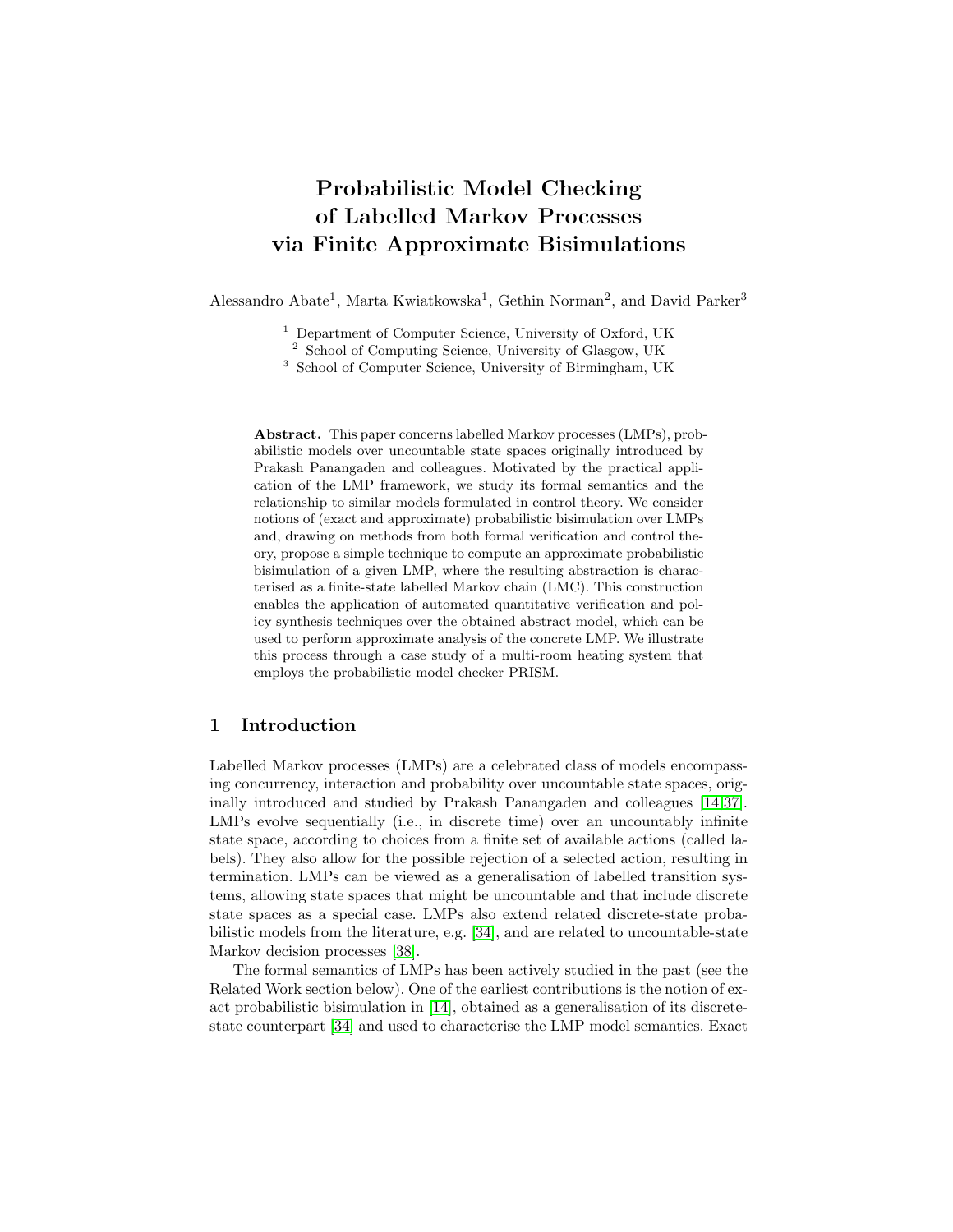bisimulation is in general considered a very conservative requirement, and approximate notions have been consequently developed [\[15,](#page-17-1)[19\]](#page-17-2), which are based on relaxing the notion of process equivalence or on distance (pseudo-)metrics. These metrics encode exact probabilistic bisimulation, in that the distance between a pair of states is zero if and only if the states are bisimilar. While the exact notion of probabilistic bisimulation can be characterised via a Boolean logic, these approximate notions of probabilistic bisimilarity can be encompassed by real-valued logics, e.g. [\[30\]](#page-18-3). In view of their underlying uncountable state spaces, the analysis of LMPs is not tractable, and approximate bisimulation notions can serve as a means to derive abstractions of the original LMPs. Such abstractions, if efficiently computable and finite, can provide a formal basis for approximate verification of LMPs.

Separately from the above work rooted in semantics and logic, models that are closely related to LMPs have also been defined and studied in decision and control [\[7,](#page-16-0)[28,](#page-18-4)[36\]](#page-18-5). Of particular interest is the result that quantitative finite abstractions of uncountable-space stochastic processes [\[2,](#page-16-1)[3\]](#page-16-2) are related to the original, uncountable-state models by notions of approximate probabilistic bisimulations [\[41\]](#page-18-6). These notions are characterised via distances between probability measures. Alternatively these formal relations between abstract and concrete models can be established via metrics over trajectories, which are obtained using Lyapunov-like functionals as proposed in [\[1](#page-16-3)[,31,](#page-18-7)[39\]](#page-18-8), or by randomisation techniques as done in [\[4\]](#page-16-4). There is an evident connection between approximation notions and metrics proposed for LMPs and for related models in decision and control, and it is at this intersection that the present contribution unfolds.

In this paper, we build upon existing work on LMPs, with the aim of developing automated verification, as well as optimal policy synthesis, for these models against specifications given in quantitative temporal logic. Drawing on results from the decision and control literature, we give an explicit interpretation of the formal semantics of LMPs. We consider notions of (exact and approximate) probabilistic bisimulation over LMPs, and propose a simple technique to compute an approximate probabilistic bisimulation of a given LMP, where the resulting abstraction is characterised as a finite-state labelled Markov chain (LMC). This enables the direct application of automated quantitative verification techniques over the obtained abstract model by means of the probabilistic model checker PRISM [\[32\]](#page-18-9), which supports a number of (finite-state) probabilistic models [\[32](#page-18-9)[,26\]](#page-17-3), including LMCs. We implement an algorithm for computing abstractions of LMPs represented as LMCs and, thanks to the established notion of approximate probabilistic bisimulation, the analysis of the abstraction corresponds to an approximate analysis of the concrete LMP. We illustrate the techniques on a case study of a multi-room heating system, performing both quantitative verification and policy synthesis against a step-bounded variant of the probabilistic temporal logic PCTL [\[27\]](#page-18-10). We thus extend the capability of PRISM to also provide analysis methods for (uncountable-state) LMPs, which was not possible previously.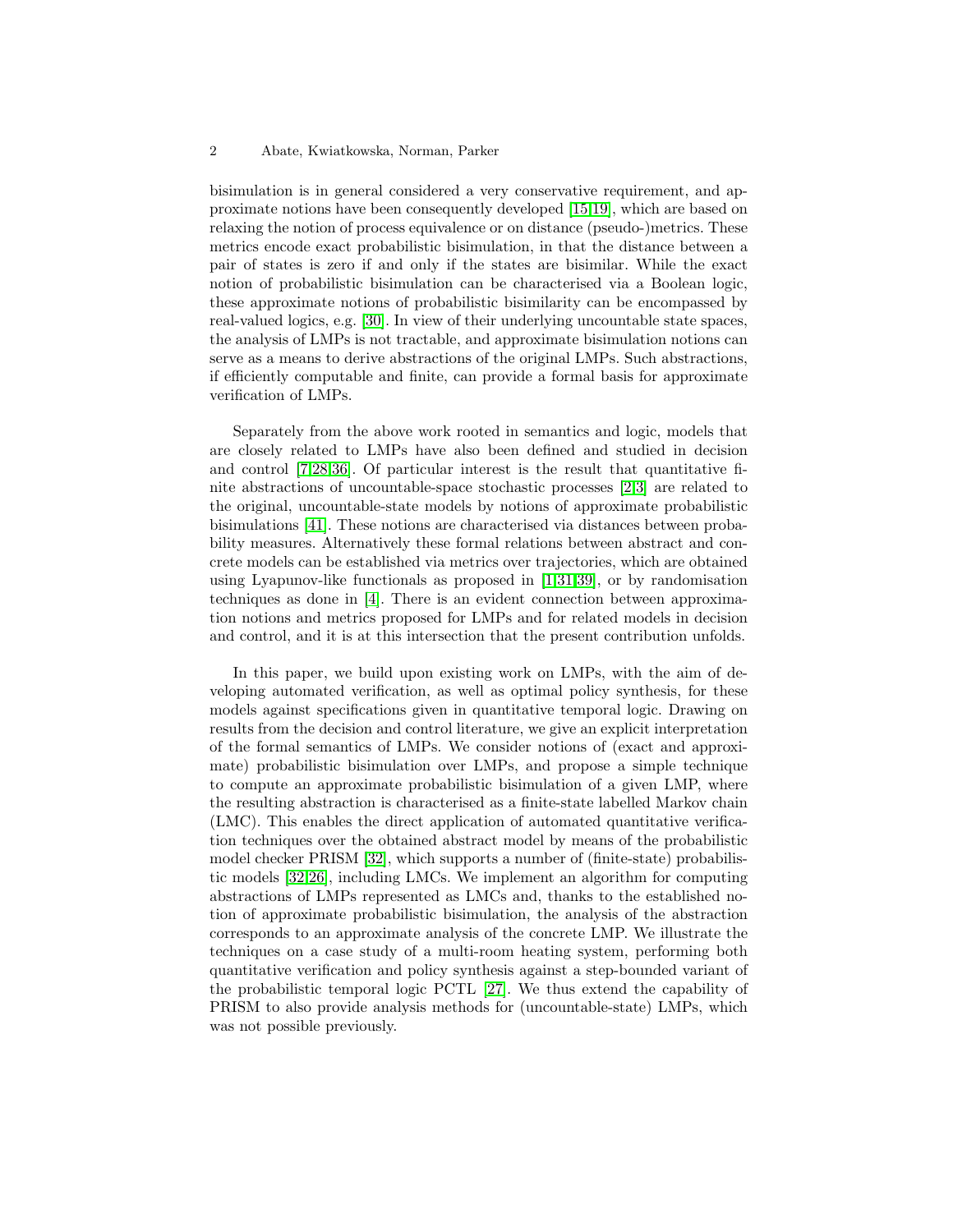Related work. Approximation techniques for LMPs can be based on metrics [\[15](#page-17-1)[,19](#page-17-2)[,42\]](#page-18-11) and coalgebras [\[43,](#page-18-12)[44\]](#page-18-13). Approximate notions of probabilistic bisimilarity are formally characterised and computed for finite-state labelled Markov processes in [\[17\]](#page-17-4). Metrics are also discussed and employed in [\[16\]](#page-17-5) and applied to weak notions of bisimilarity for finite-state processes, and in [\[23,](#page-17-6)[24,](#page-17-7)[25\]](#page-17-8) for (finite and infinite) Markov decision processes – in particular, [\[25\]](#page-17-8) looks at models with uncountable state spaces. The work in [\[23\]](#page-17-6) is extended by on-the-fly techniques in [\[12\]](#page-17-9) over finite-state Markov decision processes. LMP approximations are also investigated in [\[13\]](#page-17-10) and, building on the basis of [\[17,](#page-17-4)[23\]](#page-17-6), looked at from a different perspective (that of Markov processes as transformers of functions) in [\[11\]](#page-17-11). Along the same lines, [\[33\]](#page-18-14) considers a novel logical characterisation of notions of bisimulations for Markov decision processes. The relationship between exact bisimulation and (CSL) logic is explored in [\[18\]](#page-17-12) over a continuous-time version of LMPs. Abstractions that are related to Panangaden's finite-state approximants are studied over PCTL properties in [\[29\]](#page-18-15). In control theory, the goal of [\[2,](#page-16-1)[3\]](#page-16-2) is to enable the verification of step-bounded PCTL-like properties [\[21\]](#page-17-13), as well as time-bounded [\[41\]](#page-18-6) or unbounded [\[40\]](#page-18-16) linear-temporal specifications. It is then shown that these approximations are related to the original, uncountable-state models by notions of approximate probabilistic bisimulations [\[41\]](#page-18-6). Regarding algorithms for computing abstractions, [\[9\]](#page-17-14) employs Monte-Carlo techniques for the (approximate) computation of the concepts in [\[15,](#page-17-1)[19\]](#page-17-2) which relates to the randomised techniques in [\[4\]](#page-16-4).

Organisation of the paper. The paper is structured as follows. Section [2](#page-2-0) introduces LMPs and discusses two distinct perspectives to their semantic definition. Section [3](#page-6-0) discusses notions of exact and approximate probabilistic bisimulations from the literature, with an emphasis on their computability aspects. Section [4](#page-9-0) proposes an abstraction procedure that approximates an LMP with an LMC and formally relates the two models. Section [5](#page-11-0) describes PRISM model checking of the LMC as a way to study properties of the original LMP. Finally, Section [6](#page-13-0) illustrates the technique over a case study.

# <span id="page-2-0"></span>2 Labelled Markov Processes: Model and Semantics

We consider probabilistic processes defined over uncountable spaces [\[36\]](#page-18-5), which we assume to be homeomorphic to a Borel subset of a Polish space, namely a metrizable space that is complete (i.e., where every Cauchy sequence converges) and separable (i.e., which contains a countable dense subset). Such a space is endowed with a Borel  $\sigma$ -algebra, which consists of sets that are Borel measurable. The reference metric can be reduced to the Euclidean one.

The uncountable state space is denoted by  $S$ , and the associated  $\sigma$ -algebra by  $\mathcal{B}(\mathcal{S})$ . We also introduce a space of labels (or actions) U, which is assumed to be finite (that is, elements taken from a finite alphabet). For later reference, we extend state and action/label spaces with the additional elements e and  $\bar{u}$ , respectively, letting  $S^e = S \cup \{e\}$  and  $\mathcal{U}^e = \mathcal{U} \cup \{\bar{u}\}\$ . We assume a finite set of atomic propositions AP, a function  $L : S \to 2^{\text{AP}}$  which labels states with the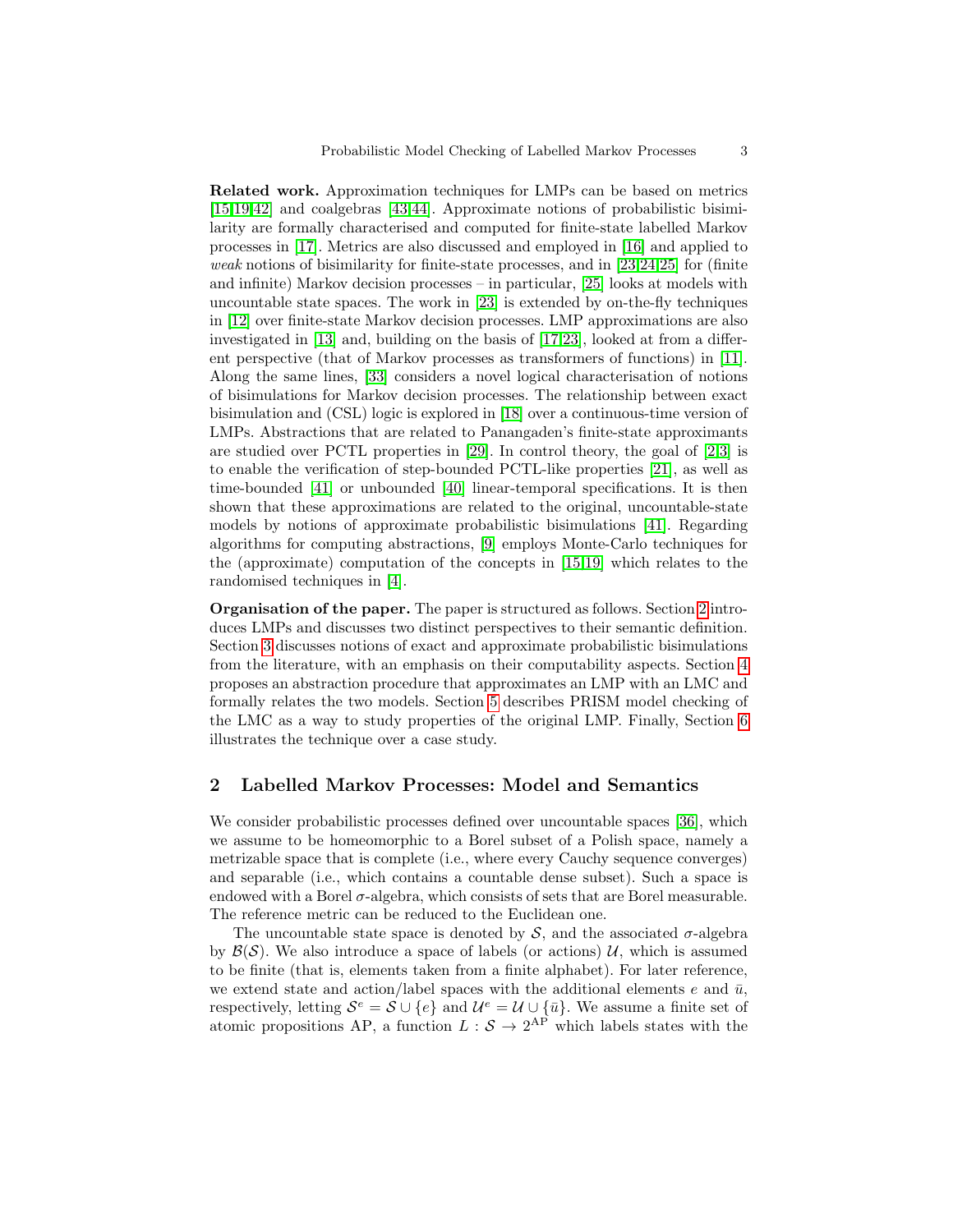propositions that hold in that state, and a reward structure  $\mathbf{r} : S \times U \to \mathbb{R}_{\geq 0}$ , which assigns rewards to state-label pairs over the process.

Processes will evolve in discrete time over the finite interval  $[0, N]$  over a sample space  $\Omega_{N+1} = S^{N+1}$ , equipped with the canonical product  $\sigma$ -algebra  $\mathcal{B}(\Omega_{N+1})$ . The selection of labels at each time step depends on a policy (or strategy), which can base its choice on the previous evolution of the process. Formally a policy is a function  $\sigma: \{S^i | 1 \leq i \leq N\} \to \text{dist}(\mathcal{U})$ , where  $\text{dist}(\mathcal{U})$  is the set of probability distributions over  $\mathcal U$  and  $\sigma(s_0, \ldots, s_k) = \mu$  represents the fact that the policy selects the label  $u_k$  in state  $s_k$  at time instant k with probability  $\mu(u_k)$ , given that the states at the previous time instances were  $s_0, \ldots, s_{k-1}$ .

Under a fixed policy the process is fully probabilistic and we can then reason about the likelihood of events. However, due to the uncountable state space this is not possible for all policies. Following [\[10\]](#page-17-15), we restrict our attention to so called measurable policies, for which we can define a probability measure, denoted  $\mathsf{P}_s^\sigma,$ over the sample space  $\Omega_{N+1}$  when the initial state of the process equals s.

The following definition is taken from [\[14,](#page-17-0)[15,](#page-17-1)[19\]](#page-17-2) (these contributions mostly deal with analytic spaces that represent a generalisation of the Borel measurable space we focus on).

Definition 1 (Labelled Markov Process). A labelled Markov process (LMP)  $\mathscr{S}$  is a structure:

<span id="page-3-0"></span>
$$
(\mathcal{S}, s_0, \mathcal{B}(\mathcal{S}), \{\tau_u \,|\, u \in \mathcal{U}\})
$$

where S is the state space,  $s_0 \in S$  is the initial state,  $\mathcal{B}(S)$  is the Borel  $\sigma$ -field on S, U is the set of labels, and for each  $u \in \mathcal{U}$ :

$$
\tau_u: \mathcal{S} \times \mathcal{B}(\mathcal{S}) \longrightarrow [0,1]
$$

is a sub-probability transition function, namely, a set-valued function  $\tau_u(s, \cdot)$  that is a sub-probability measure on  $\mathcal{B}(\mathcal{S})$  for all  $s \in \mathcal{S}$ , and such that the function  $\tau_u(\cdot, S)$  is measurable for all  $S \in \mathcal{B}(\mathcal{S})$ .

In this work, we will often assume that the initial state  $s_0$  can be any element of  $\mathcal S$  and thus omit it from the definition. Furthermore, we will implicitly assume that the state space is a standard Borel space, so the LMP  $\mathscr S$  will often be referred to simply as the pair  $(S, \{\tau_u | u \in \mathcal{U}\})$ .

It is of interest to explicitly elucidate the underlying semantics of the model that is syntactically characterised in Definition [1.](#page-3-0) The semantics hinges on how the sub-probability measures are dealt with in the model: we consider two different options, the first drawn from the literature on testing [\[34\]](#page-18-1), and the second originating from models of decision processes [\[38\]](#page-18-2). Recall that we consider finite traces over the discrete domain  $[0, N]$  (this is because of the derivation of abstractions that we consider below – an extension of the semantics to infinite traces follows directly). The model is initialised at time  $k=0$  at state  $s_0$ , which is deterministically given or obtained by sampling a given probability distribution  $\pi_0$ , namely  $s_0 \sim \pi_0$ . At any (discrete) time  $0 \leq k \leq N-1$ , given a state  $s_k \in \mathcal{S}$ and selecting a discrete action  $u_k \in \mathcal{U}$ , this action is accepted with a probability  $\int_{\mathcal{S}} \tau_{u_k}(s_k, dx)$ , whereas it is rejected with probability  $1 - \int_{\mathcal{S}} \tau_{u_k}(s_k, dx)$ . If the action  $u_k$  is rejected, then the model can exhibit two possible behaviours: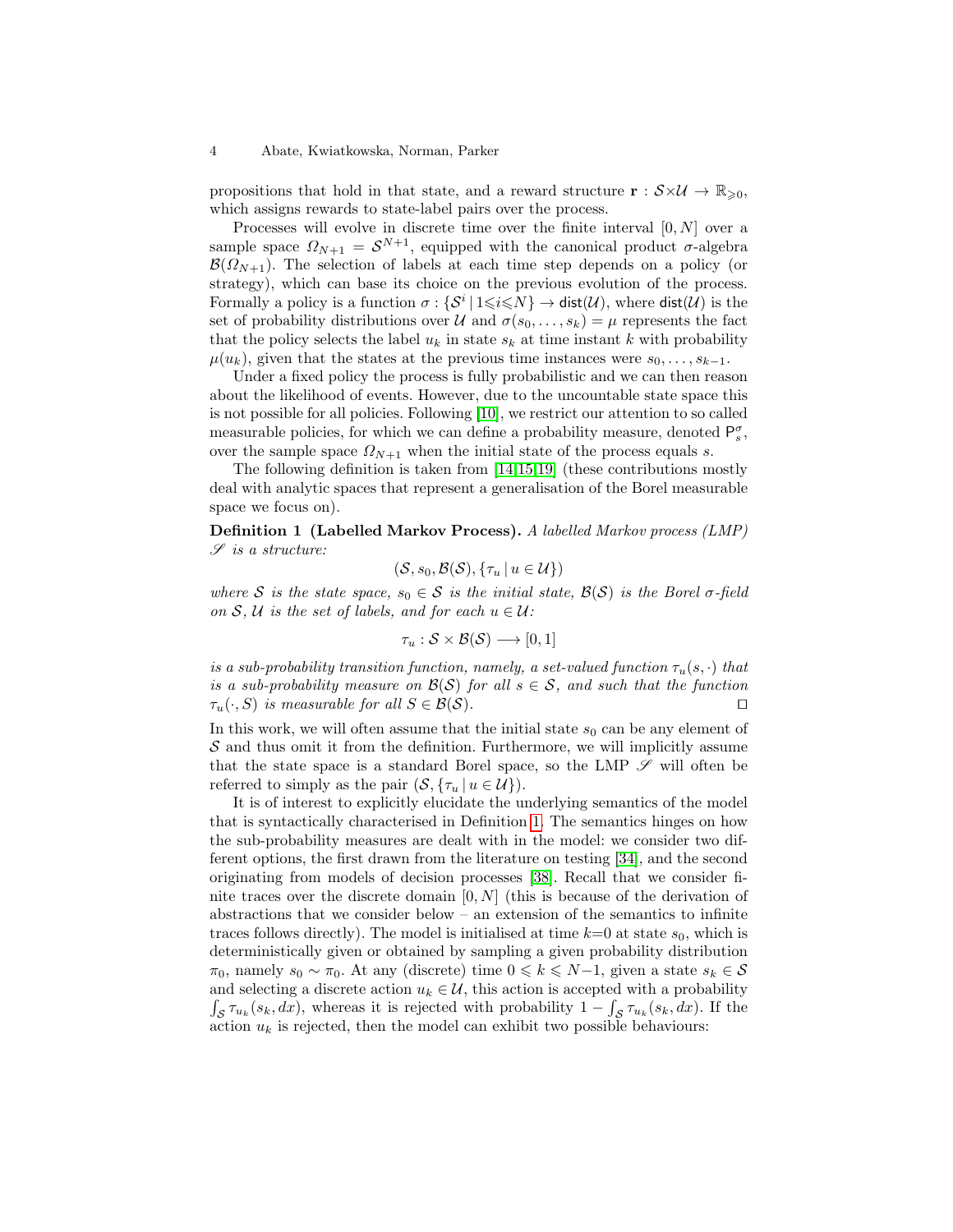1. (Testing process) the dynamics stops, that is, the value  $s_{k+1}$  is undefined and the process returns the finite trace

$$
((s_0,u_0),(s_1,u_1),\ldots,(s_k,u_k));
$$

2. (Decision process) a default action  $u \in \mathcal{U}^e$  is selected and the process continues its evolution, returning the sample  $s_{k+1} \sim \tau_u(s_k, \cdot)$ . The default action can, for instance, coincide with the label selected (and accepted) at time  $k-1$ , i.e.  $u = u_{k-1} \in \mathcal{U}$ , or with the additional label, i.e.  $u = \bar{u}$ . At time instant  $N-1$ , the process completes its course and further returns the trace

$$
((s_0,u_0), (s_1,u_1), \ldots, (s_k,u_k), (s_{k+1},u) \ldots, (s_{N-1},u), s_N).
$$

Note that the above models can also be endowed with a set of output or observable variables, which are defined over an "observation space"  $\mathcal O$  via an observation map  $h : S \times U \to \mathcal{O}$ . In the case of "full observation," the map h can simply correspond to the identity and the observation space coincides with the domain of the map. The testing literature often employs a map  $h: U \to \mathcal{O}$ , whereas in the decision literature it is customary to consider a map  $h : S \to \mathcal{O}$ . That is, the emphasis in the testing literature is on observing actions/labels, whereas in the decision and control field the focus is on observing variables (and thus on the corresponding underlying dynamics of the model).

We elucidate the discussion above by two examples.

Example 1 (Testing process). Consider a fictitious reactive system that takes the shape of a slot or a vending machine, outputting a chosen label and endowed with an internal state with one n-bit memory register retaining a random number. For simplicity, we select a time horizon  $N < 2^{n-1}$ , so that the internal state never under- or overflows. The state of the machine is  $s_k \in \{-2^{n-1}, \ldots, 0, \ldots, 2^{n-1}\},$ where the index k is a discrete counter initialised at zero. At its k-th use, an operator pushes one of  $\mathcal{U} = \{0, 1, 2, ..., M\}$  buttons  $u_k$ , to which the machine responds with probability  $\frac{1}{1+e^{-s_k}}$  and, in such a case, resets its state to  $s_{k+1}$  =  $s_k + u_k \xi_k$ , where  $\xi_k$  is a fair Bernoulli random variable taking values in  $\{-1, 1\}$ . On the other hand, if the label/action is not accepted, then the machine gets stuck at state  $s_k$ .

Clearly, the dynamics of the process hinges on the external inputs provided by the user (the times of which are not a concern; what matters is the discrete counter  $k$  for the input actions). The process generates traces as long as the input actions are accepted. We may be interested in assessing if a given periodic input policy applied within the finite time horizon (for instance, the periodic sequence  $(M-1, M, M-1, M, ...)$  is accepted with probability greater than a given threshold over the model initialised at a given state, where this probability depends on the underlying model. Alternatively, we may be interested in generating a policy that is optimal with respect to a specification over the space of possible labels (for example, we might want the one that minimises the occurrence of choices within the set  $\{0, 1, 2\} \subseteq \mathcal{U}$ .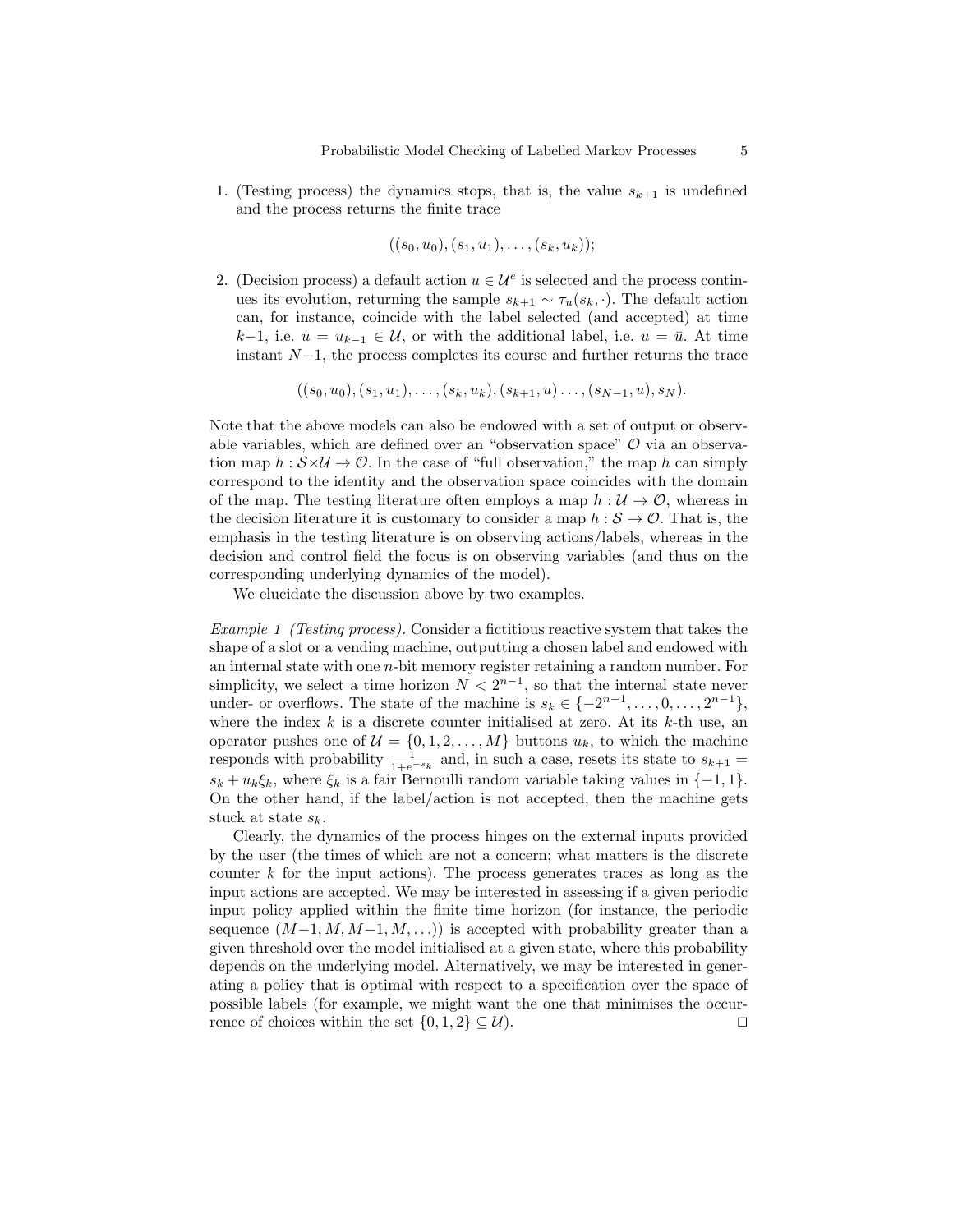Example 2 (Decision process). Let us consider a variant of the temperature control model presented in [\[3,](#page-16-2)[5\]](#page-16-5) and which will be further elaborated upon in Section [6.](#page-13-0) The temperature of a room is controlled at the discrete time instants  $t_k = 0, \delta, 2\delta, \ldots, N\delta$ , where  $\delta \in \mathbb{R}^+$  represents a given fixed sampling time. The temperature is affected by the heat inflow generated by a heater that is controlled by a thermostat, which at each time instant  $t_k$  can either be switched off or set to a level between 1 and  $M$ . This choice between heater settings is represented by the labels  $\mathcal{U} = \{u_0, u_1, \dots, u_M\}$  of the LMP, where  $u_0 = 0$  and  $0 < u_1 < \cdots < u_M$ . The (real-valued) temperature  $s_{k+1}$  at time  $t_{k+1}$  depends on that at time  $t_k$  as follows:

$$
s_{k+1} = s_k + h(s_k - s_a) + h_{u_k} \zeta(s_k, u_k) + \xi_k,
$$

where

$$
\zeta(s_k, u_k) = \begin{cases} u_k & \text{w.p. } 1 - s_k \cdot \frac{u_k}{u_M} \cdot \alpha \\ \bar{u} & \text{else} \end{cases}
$$

 $\xi_k \sim \mathcal{N}[0,1], s_a$  represents the constant ambient temperature outside the room, the coefficient h denotes the heat loss,  $h_{u_k}$  is the heat inflow when the heater setting corresponds to the label  $u_k$ , and  $\alpha$  is a normalisation constant.

The quantity  $\zeta(s_k, u_k)$  characterises an accepted action  $(u_k)$  with a probability that decreases both as the temperature increases (we suppose increasing the temperature has a negative affect through heat-related noise on the correct operation of the thermostat) and as the heater level increases (increasing the heater level puts more stress on the heater, which is then more likely to fail), and conversely provides a default value if the action is not accepted. The default action could feature the heater in the OFF mode  $(u_0)$ , or the heater stuck to the last viable control value  $(u_{k-1})$ . In other words, once an action/label is rejected, the dynamics progresses by adhering to the default action.

We stress that, unlike in the previous example, here the dynamics proceeds regardless of whether the action is accepted or not, since the model variable  $(s_k)$  describes a physical quantity with its own dynamics that simply cannot be physically stopped by whatever input choice. Given this model, we may be interested in assessing whether the selected policy satisfies a desired property with a specified probability (similar to the testing case), or in synthesising a policy that maximises the probability of a given specification  $-$  say, to maintain the room temperature within a certain comfort interval. Policy synthesis problems appear to be richer for models of decision processes, since the dynamics play a role in a more explicit manner.  $\Box$ 

The second semantics (related to a decision process) leads to a reinterpretation of the LMP as a special case of an (infinite-space) MDP [\[38\]](#page-18-2). Next, we aim at leveraging this interpretation for both semantics: in other words, the two semantics of the LMP can be interpreted in a consistent manner by extending the dynamics and by properly "completing" the sub-stochastic kernels, by means of new absorbing states and additional labels, as described next. This connection has been qualitatively discussed in [\[37\]](#page-18-0) and is now expounded in detail and newly applied at a semantical level over the different models. Let us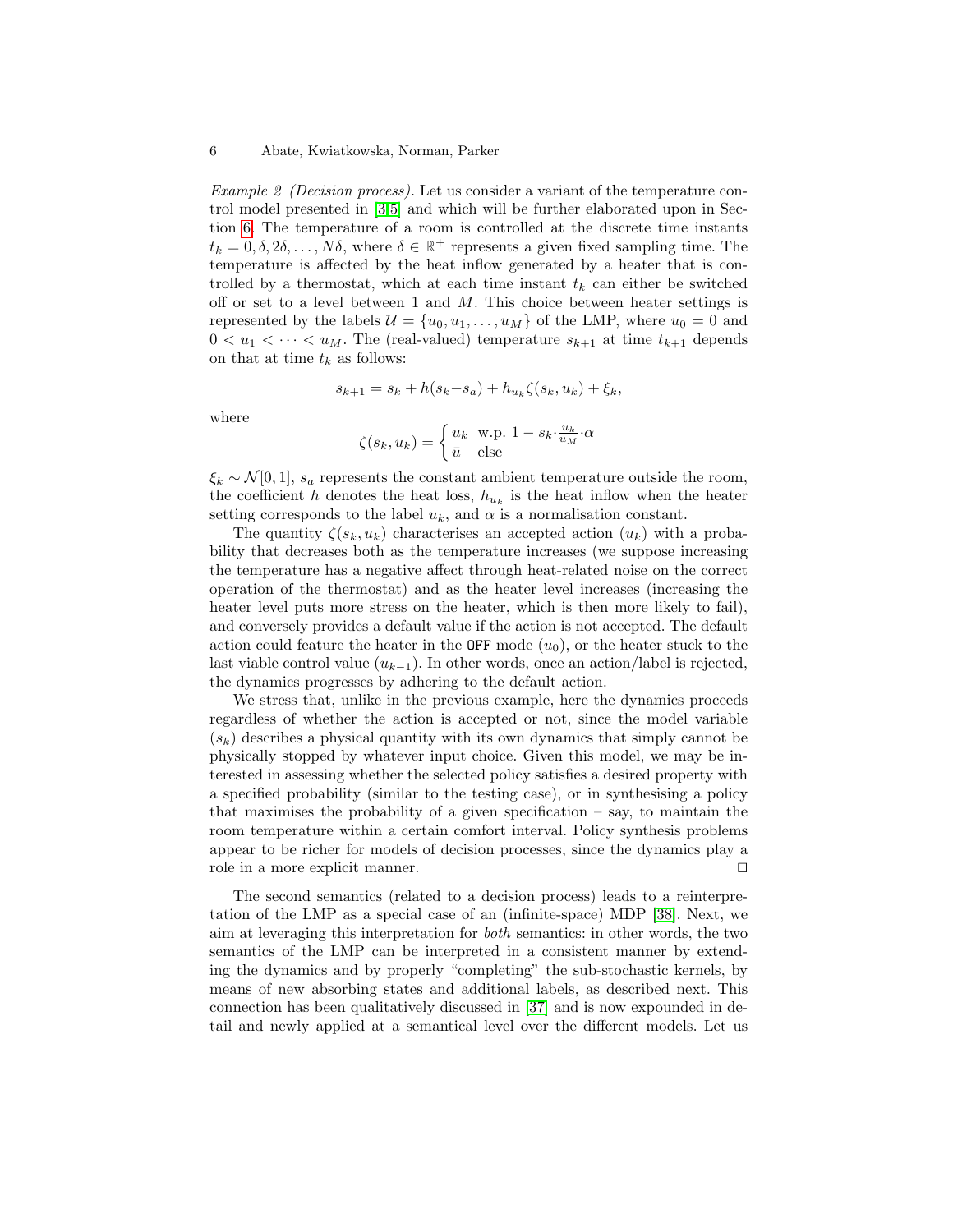start with the testing process. Given a state  $s_k \in \mathcal{S}$  and an action  $u_k \in \mathcal{U}$ , we introduce the binary random variable taking values in the set  $\{u_k, \bar{u}\}\$  with probability  $\{\int_{\mathcal{S}} \tau_{u_k}(s_k, dx), 1 - \int_{\mathcal{S}} \tau_{u_k}(s_k, dx)\},$  respectively. Consider the extended spaces  $S^e$  and  $\mathcal{U}^e$ . Here e is an absorbing state, namely e is such that  $\int_{\mathcal{S}} \tau_u(e, dx) = 0$  for all  $u \in \mathcal{U}^e$  (any action selected at state e is rejected), and such that  $\tau_{\bar{u}}(s, dx) = \delta_e(dx)$  for all  $s \in \mathcal{S}^e$ , where  $\delta_e(\cdot)$  denotes the Dirac delta function over  $S^e$ . We obtain:

<span id="page-6-1"></span>
$$
s_{k+1} \sim \begin{cases} \int_{\mathcal{S}} \tau_{u_k}(s_k, dx) \tau_{u_k}(s_k, \cdot) & \text{if the action is accepted} \\ (1 - \int_{\mathcal{S}} \tau_{u_k}(s_k, dx)) \tau_{\bar{u}}(s_k, \cdot) & \text{if the action is rejected.} \end{cases}
$$
 (1)

The labelling map  $h: U \to \mathcal{O}$  is inherited and extended to  $\mathcal{U}^e$ , so that  $h(\bar{u}) = \emptyset$ .

Let us now focus on the decision process. Similarly to the testing case, at time k and state  $s_k$ , label/action  $u_k$  is chosen and this value accepted with a certain probability, else a default value  $u$  is given. In the negative instance, the actual value of u depends on the context (see the discussion in the example above) and can correspond to an action within  $\mathcal U$  (say, the last accepted action) or to the additional action  $\bar{u}$  outside this finite set but in  $\mathcal{U}^e$ . Then, as in the testing case,  $s_{k+1}$  is selected according to the probability laws in [\(1\)](#page-6-1). However, we impose the following condition: once an action is rejected and label  $u$  is selected, the very same action is retained deterministically for the remaining part of the time horizon, namely  $u_j = u$  for all  $k \leq j \leq N-1$ . Essentially, it is as if, for any time instant  $k \leq j \leq N-1$ , the action space collapsed into the singleton set  ${u}$ . Notice that, in the decision case, the state space  $\mathcal{S}^e$  does not need to be extended; however, the kernel  $\tau_{\bar{u}}, \bar{u} \in \mathcal{U}^e \setminus \mathcal{U}$ , should be defined and indeed have a non-trivial dynamical meaning if the action  $\bar{u}$  is used. Finally, the labelling map  $h : \mathcal{S} \to \mathcal{O}$  is inherited from above.

Let us emphasise that, according to the completion procedure described above, LMPs (in general endowed with sub-probability measures) can be considered as special cases of MDPs, which allows connecting with the rich literature on the subject [\[7,](#page-16-0)[28\]](#page-18-4).

## <span id="page-6-0"></span>3 Exact and Approximate Probabilistic Bisimulations

We now recall the notions of exact and approximate probabilistic bisimulation for LMPs [\[14,](#page-17-0)[17\]](#page-17-4). We also extend these definitions to incorporate the labelling and reward functions introduced in Section [2.](#page-2-0) We emphasise that both concepts are to be regarded as strong notions – we do not consider hidden actions or internal nondeterminism in this work, and thus refrain from dealing with weak notions of bisimulation.

<span id="page-6-2"></span>Definition 2 ((Exact) Probabilistic Bisimulation). Consider an LMP  $\mathscr{S} =$  $(S, {\tau_u | u \in \mathcal{U}})$ . An equivalence relation R on S is a probabilistic bisimulation if, whenever  $s_1R s_2$  for  $s_1, s_2 \in \mathcal{S}$ , then  $L(s_1) = L(s_2)$ ,  $\mathbf{r}(s_1, u) = \mathbf{r}(s_2, u)$  for all  $u \in \mathcal{U}$  and, for any  $u \in \mathcal{U}$  and set  $\tilde{S} \in \mathcal{S}/R$  (which is Borel measurable), it holds that

$$
\tau_u(s_1, \tilde{S}) = \tau_u(s_2, \tilde{S}).
$$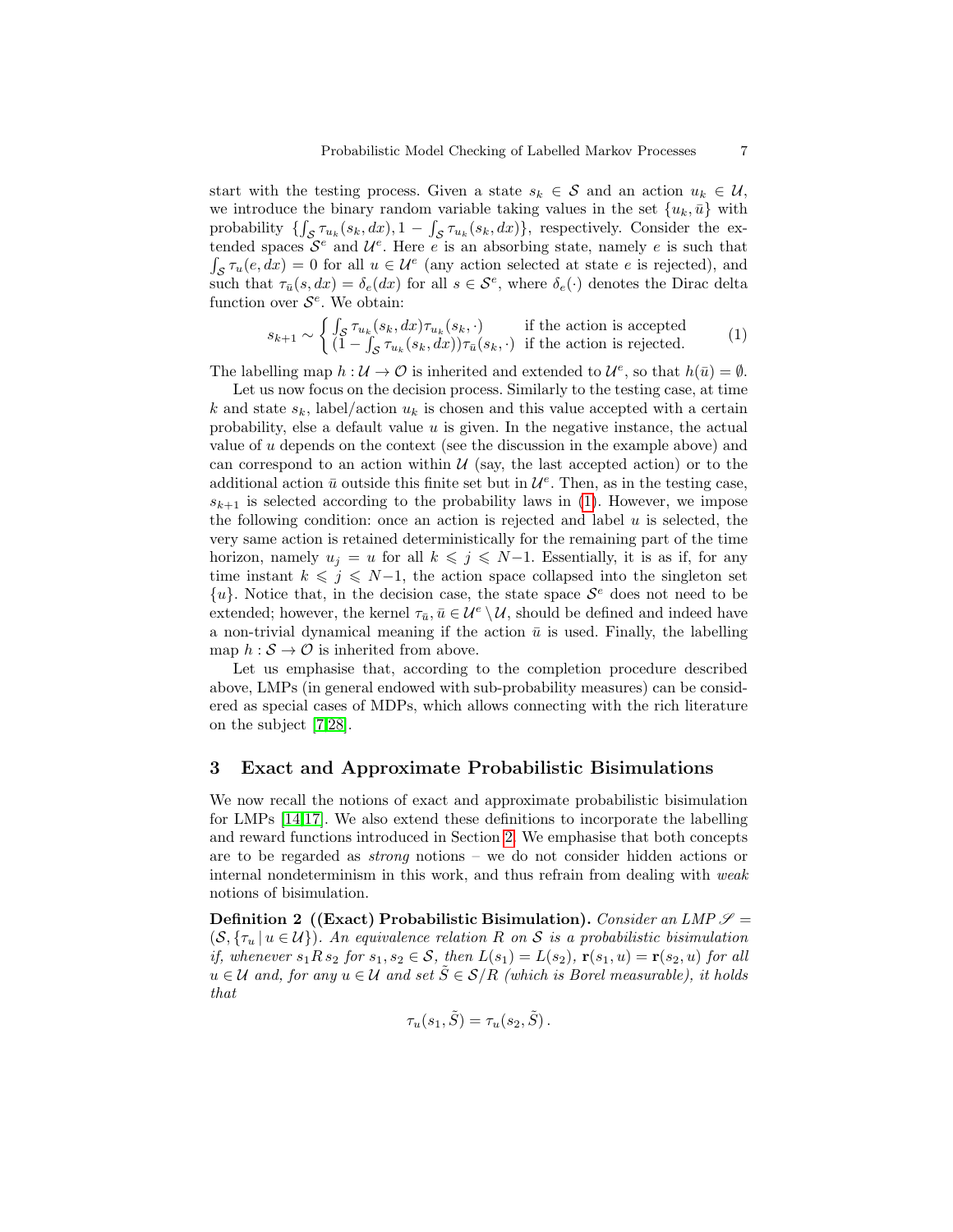A pair of states  $s_1, s_2 \in \mathcal{S}$  are said to be probabilistically bisimilar if there exists a probabilistic bisimulation R such that  $s_1R s_2$ .

Observe that the autonomous case of general Markov chains with sub-probability measures, which is characterised by a trivial labels set with a single element, can be obtained as a special case of the above definition.

Let R be a relation on a set A. A set  $\tilde{A} \subseteq A$  is said to be R-closed if  $R(A) = \{t | sR t \wedge s \in \overline{A}\}\subseteq \overline{A}$ . This notion will be employed shortly – for the moment, note that Definition [2](#page-6-2) can be equivalently given by considering the condition on the transition kernel to hold over R-closed measurable sets  $S \subseteq \mathcal{S}$ .

The exact bisimulation relation given above directly extends the corresponding notions for finite Markov chains and Markov decision processes (that is, models characterised by discrete state spaces). However, although intuitive, it can be quite conservative when applied over uncountable state spaces, and procedures to compute such relations over these models are in general deemed to be undecidable. Furthermore, the concept does not appear to accommodate computational robustness [\[20,](#page-17-16)[45\]](#page-18-17), arguably limiting its applicability to real-world models in engineering and science. These considerations lead to a notion of approximate probabilistic bisimulation with level  $\varepsilon$ , or simply  $\varepsilon$ -probabilistic bisimulation [\[17\]](#page-17-4), as described next.

<span id="page-7-1"></span>Definition 3 (Approximate Probabilistic Bisimulation). Consider an LMP  $\mathscr{S} = (\mathcal{S}, {\tau_u | u \in \mathcal{U}})$ . A relation  $R_{\varepsilon}$  on S is an  $\varepsilon$ -probabilistic bisimulation relation if, whenever  $s_1R s_2$  for  $s_1, s_2 \in S$ , then  $L(s_1) = L(s_2)$ ,  $\mathbf{r}(s_1, u) = \mathbf{r}(s_2, u)$ for all  $u \in \mathcal{U}$  and, for any  $u \in \mathcal{U}$  and  $R_{\varepsilon}$ -closed set  $S \subseteq \mathcal{S}$ , it holds that

<span id="page-7-0"></span>
$$
|\tau_u(s_1, \tilde{S}) - \tau_u(s_2, \tilde{S})| \le \varepsilon.
$$
 (2)

In this case we say that the two states are  $\varepsilon$ -probabilistically bisimilar.

Unlike the equivalence relation R in the exact case, in general, the relation  $R_{\varepsilon}$ does not satisfy the transitive property (the triangle inequality does not hold: each element of a pair of states may be close to a common third element, but map to very different transition measures among each other), and as such is not an equivalence relation [\[17\]](#page-17-4). Hence, it induces a cover of the state space  $S$ , but not necessarily a partition.

<span id="page-7-2"></span>The above notions can be used to relate or compare two separate LMPs, say  $\mathscr{S}_1$  and  $\mathscr{S}_2$ , with the same action space U by considering an LMP  $\mathscr{S}^+$ characterised as follows [\[37\]](#page-18-0). The state space  $S^+$  is given by the direct sum of the state spaces of the two processes (i.e. the disjoint union of  $S_1$  and of  $S_2$ ), where the associated  $\sigma$ -algebra is given by  $\mathcal{B}(\mathcal{S}_1) \cup \mathcal{B}(\mathcal{S}_2)$ . The labelling and reward structure combine those for the separate processes, using the fact that the state space is the directed sum of these processes. The transition kernel  $\tau_u^+ : S^+ \times \mathcal{B}(S^+) \to [0,1]$  is such that, for any  $u \in \mathcal{U}, 1 \leqslant i \leqslant 2, s_i \in \mathscr{S}_i$ ,  $S^+ \subseteq \mathcal{B}(\mathcal{S}_1) \cup \mathcal{B}(\mathcal{S}_2)$  we have  $\tau_u^+(s_i, S^+) = \tau_u^i(s_i, S^+ \cap \mathcal{S}_i)$ . The initial states of the composed model are characterised by considering those of the two generating processes with equal likelihood. In the instance of the exact notion, we have the following definition.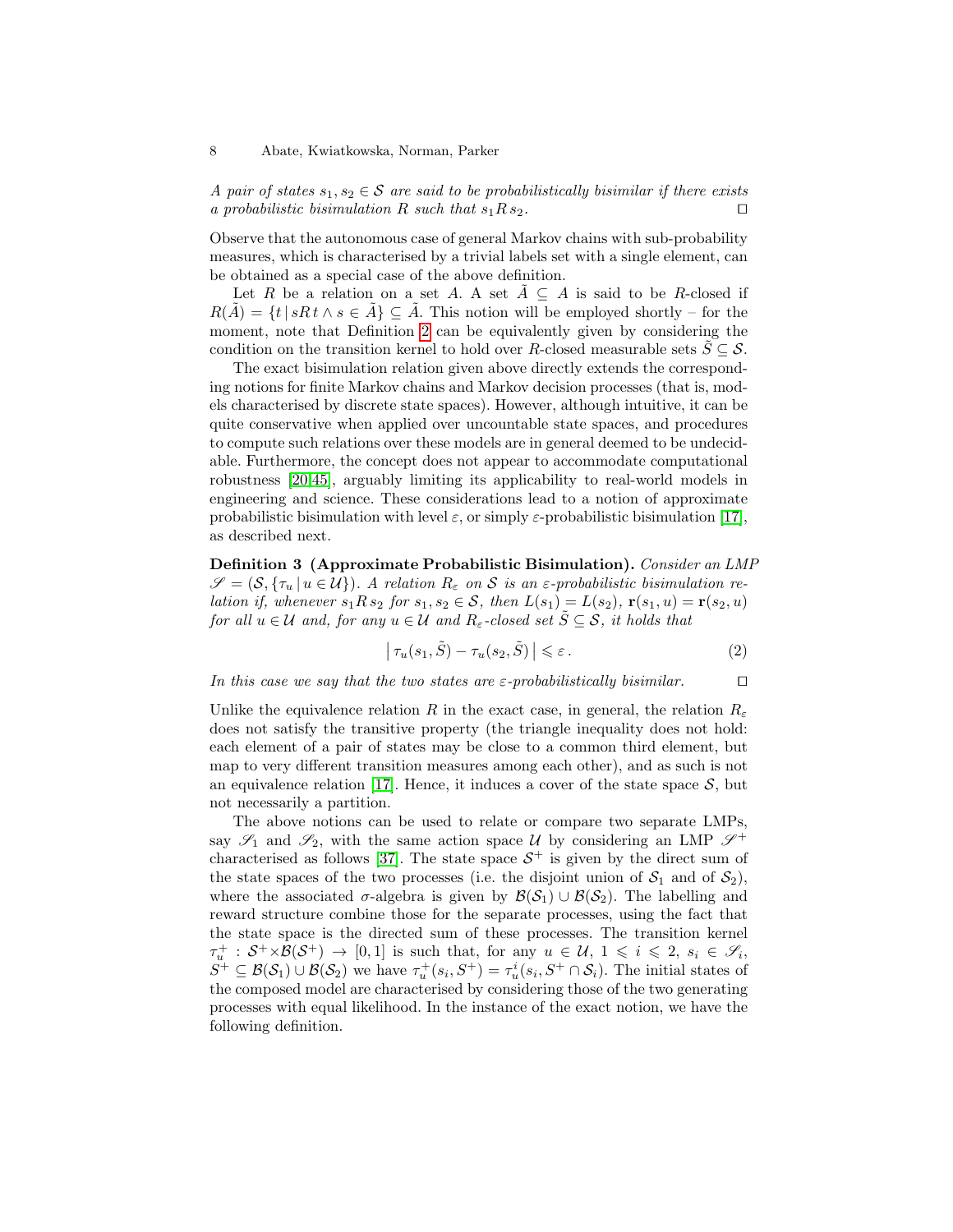**Definition 4.** Consider two LMPs  $\mathscr{S}_i = (\mathcal{S}_i, {\tau_u^i | u \in \mathcal{U}})$  where  $i = 1, 2, en$ dowed with the same action space  $U$ , and their direct sum  $\mathscr{S}^+$ . An equivalence relation R on  $S^+$  is a probabilistic bisimulation relation between  $\mathscr{S}_1$  and  $\mathscr{S}_2$  if, whenever  $s_1 R s_2$  for  $s_1 \in S_1$ ,  $s_2 \in S_2$ , then  $L(s_1) = L(s_2)$ ,  $\mathbf{r}(s_1, u) = \mathbf{r}(s_2, u)$  for all  $u \in \mathcal{U}$  and, for any given  $u \in \mathcal{U}$  and R-closed set  $\tilde{S}^+ \in \mathcal{B}(\mathcal{S}_1) \cup \mathcal{B}(\mathcal{S}_2)$ , it holds that

$$
\tau_u^+(s_1, \tilde{S}^+) = \tau_u^1(s_1, \tilde{S}^+ \cap \mathcal{S}_1) = \tau_u^2(s_2, \tilde{S}^+ \cap \mathcal{S}_2) = \tau_u^+(s_2, \tilde{S}^+).
$$

A pair of states  $(s_1, s_2) \in S_1 \times S_2$  is said to be probabilistically bisimilar if there exists a relation R such that  $s_1R s_2$ . Two LMPs  $\mathscr{S}_i$  are probabilistically bisimilar if their initial states are.  $\Box$ 

The inequality in [\(2\)](#page-7-0) can be considered as a correspondence between states in the pair  $(s_1, s_2)$  that could result from the existence of a (pseudo-)metric over probability distributions on the state space. This approach has been taken up by a number of articles in the literature, which have introduced metrics as a means to relate two models. Such metrics have been defined based on logical characterizations [\[15](#page-17-1)[,19,](#page-17-2)[33\]](#page-18-14), categorical notions [\[43,](#page-18-12)[44\]](#page-18-13), games [\[17\]](#page-17-4), normed distances over process trajectories [\[1,](#page-16-3)[31\]](#page-18-7), as well as distances between probability measures [\[42\]](#page-18-11).

### 3.1 Computability of Approximate Probabilistic Bisimulations

While for processes over discrete and finite state spaces there exist algorithmic procedures to compute exact [\[6,](#page-16-6)[34\]](#page-18-1) and approximate [\[17\]](#page-17-4) probabilistic bisimulations, the computational aspects related to these notions for processes over uncountable state spaces appear to be much harder to deal with. We are of course interested in characterising computationally finite relations, which will be the goal pursued in the next section. Presently, only a few approaches exist to approximate uncountable-space processes with finite-state ones: LMPs [\[9,](#page-17-14)[11,](#page-17-11)[13,](#page-17-10)[19\]](#page-17-2), (infinite-state) MDPs [\[33\]](#page-18-14), general Markov chains [\[29\]](#page-18-15) and stochastic hybrid systems (SHSs) [\[2,](#page-16-1)[3\]](#page-16-2).

Alternative approaches to check the existence of an approximate probabilistic bisimulations between two models, which hinge on the computation of a function relating the trajectories of the two processes [\[1,](#page-16-3)[31,](#page-18-7)[39\]](#page-18-8), are limited to models that are both defined over an uncountable space, and do not appear to allow for the constructive synthesis of approximate models from concrete ones. Computation of abstract models, quantitatively related to corresponding concrete ones, is investigated in [\[4\]](#page-16-4), which leverages randomised approaches and, as such, can enforce similarity requirements only up to a confidence level. Recent work on symbolic abstractions [\[46\]](#page-18-18) refer to approximation notions over (higher-order) moments on the distance between the trajectory of the abstract model and the solution of the concrete one.

In conclusion, analysing the precision, quality, and scalability properties of constructive approximation techniques for uncountable-state stochastic processes is a major goal with relevant applications that we deem worthwhile pursuing.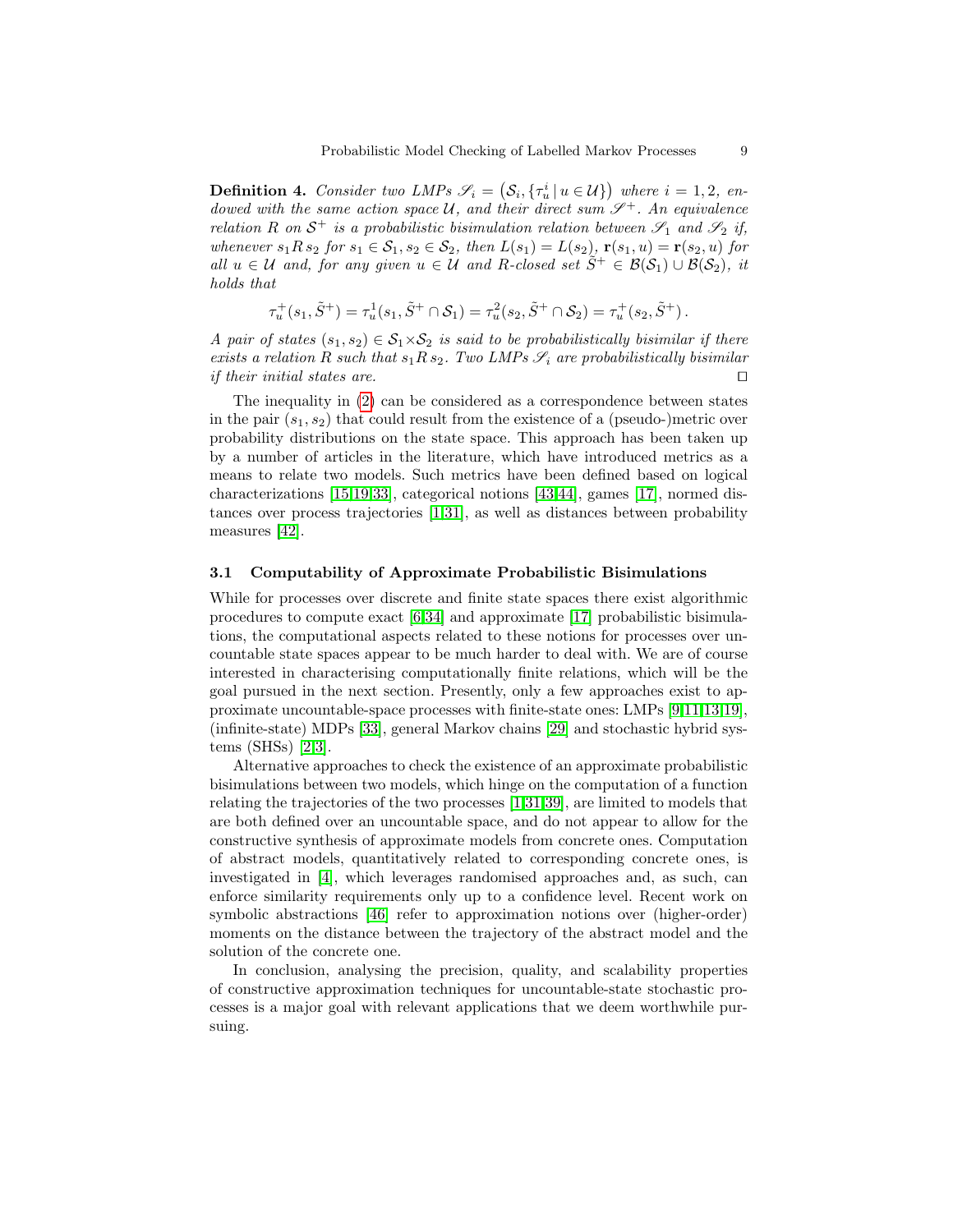## <span id="page-9-0"></span>4 From LMPs to Finite Labelled Markov Chains

In this section, we introduce an abstraction procedure to approximate a given LMP as a finite-state labelled Markov chain (LMC). The abstraction procedure is based on a discretisation of the state space of the LMP (recall that the space of labels (actions) is finite and as such requires no discretisation) and is inspired by the early work in [\[3\]](#page-16-2) over (fully-probabilistic) SHS models. It is now extended to account for the presence of actions and to accommodate the LMP framework (with sub-probability measures). The relationship between abstract and concrete models as an approximate probabilistic bisimulation is drawn from results in [\[41\]](#page-18-6).

Let us start from an LMP  $\mathscr{S} = (\mathcal{S}, s_0, \mathcal{B}(\mathcal{S}), {\tau_u | u \in \mathcal{U}})$ , represented via its extended dynamics independently from its actual semantics<sup>[1](#page-9-1)</sup>. We consider a finite partition of the space  $S = \bigcup_{i=1}^{Q} S_i$  such that  $S_i \cap S_j = \emptyset$  for all  $1 \leq i \neq j \leq Q$ . In addition, we assume that states in the same element of the partition have the same labelling and reward values, that is, for any  $1 \leq i \leq Q$  we have  $L(s)=L(s')$ and  $\mathbf{r}(s, u) = \mathbf{r}(s', u)$  for all  $s, s' \in S_i$  and  $u \in \mathcal{U}$ . Let us associate to this partition a finite  $\sigma$ -algebra corresponding to  $\sigma(S_1, \ldots, S_Q)$ . The finiteness of the introduced  $\sigma$ -algebra, in particular, implies that, for any  $1 \leq i \leq Q$ , states  $s_1, s_2 \in S_i$ , measurable set  $S \in \sigma(S_1, \ldots, S_{\Omega})$  and label  $u \in \mathcal{U}$ , we have:

$$
\tau_u(s_1, S) = \tau_u(s_2, S).
$$

This follows from the finite structure of the  $\sigma$ -algebra and and the definition of measurability. Let us now select for each  $1 \leq i \leq Q$  a single fixed state  $s_i \in S_i$ . Using these states, for any label  $u \in \mathcal{U}$  we then approximate the kernel  $\tau_u$  by the matrix  $p_u \in [0, 1]^Q \times [0, 1]^Q$ , where for any  $1 \leq i, j \leq Q$ :

$$
p_u(i,j) = \tau_u(s_i, S_j).
$$

Observe that, for any  $u \in \mathcal{U}$  and  $1 \leqslant i \leqslant Q$ , we have  $\sum_{j=1}^{Q} p_u(i,j) \leqslant 1$ . The structure resulting from this procedure is called a finite labelled Markov chain (LMC). Note that, in general, LMCs do not correspond to (finite-state) MDPs: this correspondence holds only if we have abstracted an LMP that has been "completed" with the procedure described in Section [2,](#page-2-0) and which as such can be reinterpreted as an uncountable-state MDP.

Let us comment on the procedure above. We have started from the LMP  $\mathscr{S} = (\mathcal{S}, {\tau_u} | u \in \mathcal{U})$ , endowed with an uncountable state space S with the corresponding (uncountable) Borel  $\sigma$ -algebra  $\mathcal{B}(\mathcal{S})$ . We have partitioned the space  $S$  into a finite quotient made up of uncountable sets  $S_i$ , and associated to this finite quotient a finite  $\sigma$ -algebra. We call this intermediate model  $\mathscr{I}^f$ : the obtained model is still defined over an uncountable state space, but its probabilistic structure is simpler, being characterised by a finite  $\sigma$ -algebra  $\sigma(S_1, \ldots, S_Q)$  and piecewise constant kernels – call them  $\tau_u^f(s, \cdot)$  – for completeness  $\mathscr{S}^f = (\mathcal{S}, s_0, \sigma(S_1, \ldots, S_Q), \{\tau_u^f | u \in \mathcal{U}\})$ . This latter feature has allowed

<span id="page-9-1"></span> $1$  With slight abuse of notation but for simplicity sake, we avoid referring to extended state and/or action spaces as more proper for "completed" LMP models.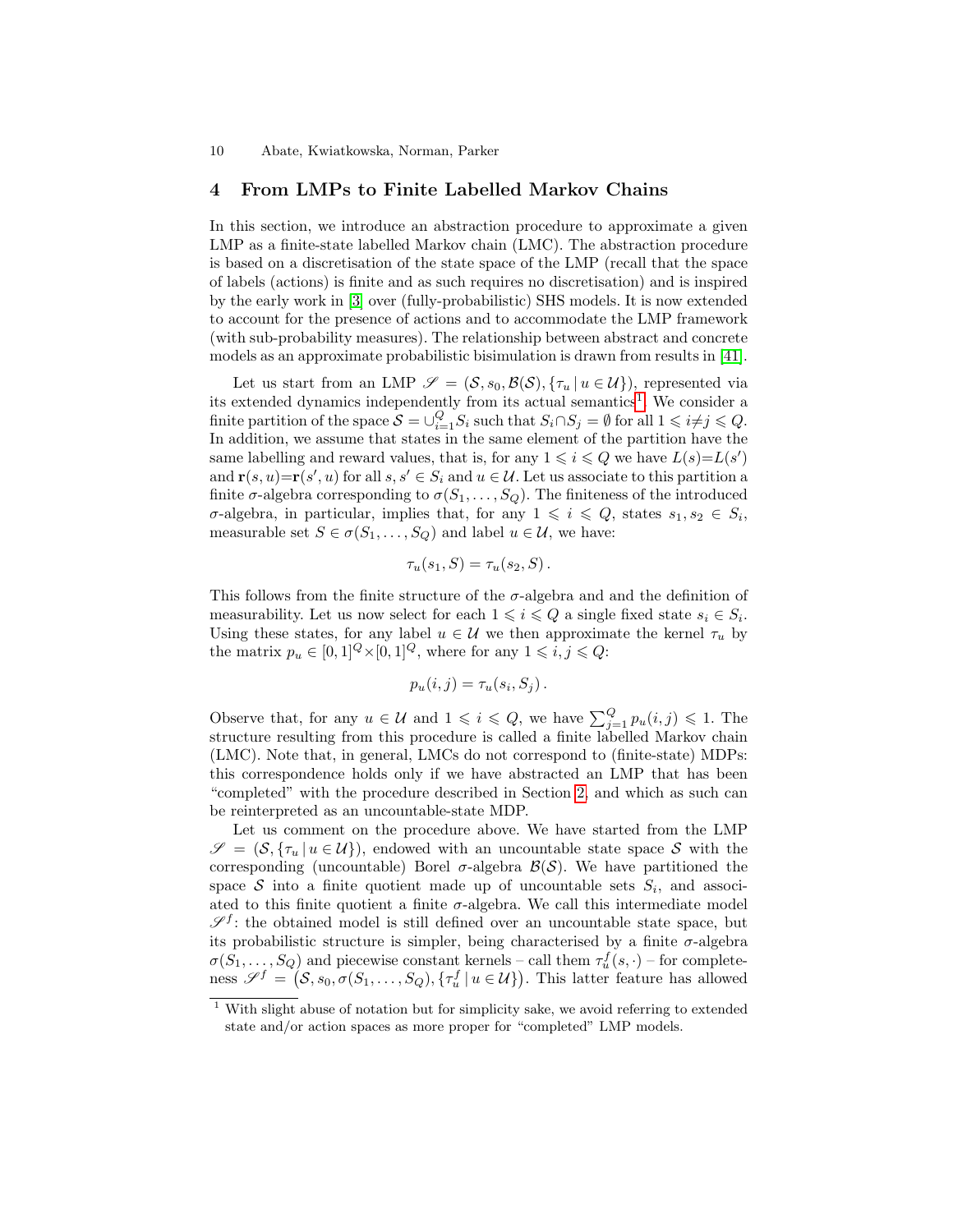us, in particular, to select an arbitrary state  $s_i$  for each of the partition sets  $S_i$ , which has led to a finite state space  $\mathcal{S}^d = \{s_1, \ldots, s_Q\}$ . For each label  $u \in \mathcal{U}$ we have introduced the (sub-)probability transition matrix  $p_u$ . The new model  $\mathscr{S}^d = (\mathcal{S}^d, s_0^d, \sigma(S_1, \ldots, S_Q), \{p_u | u \in \mathcal{U}\})$  is an LMC. Here  $s_0^d$  is the discrete state in  $\mathcal{S}^d$  that corresponds to the quotient set, including the concrete initial condition  $s_0$  of  $\mathscr{S}$ .

Let us emphasise that, whilst the structure of the state spaces of  $\mathscr{S}^f$  and of  $\mathscr{S}^d$  are not directly comparable, their probabilistic structure is equivalent and finite – that is, the probability associated to any set in  $S^f$  (the quotient of S) for  $\mathscr{S}^f$  is matched by that defined over the finite set of states in  $\mathcal{S}^d$  for  $\mathscr{S}^d$ . The model  $\mathscr{S}^f$  allows us to formally relate the concrete, uncountable state-space model  $\mathscr S$  with the discrete and finite abstraction  $\mathscr S^d$ .

<span id="page-10-1"></span>The formal relationship between the concrete and the abstract models can be derived under the following assumption on the regularity of the kernels of  $\mathscr{S}$ .

**Assumption 1.** Consider the LMP  $\mathscr{S} = (\mathcal{S}, {\tau_u | u \in \mathcal{U}})$ . For any label  $u \in \mathcal{U}$ and states s', s'',  $t \in S$ , there exists a positive and finite constant  $k(u)$ , such that

$$
|T_u(s',t) - T_u(s'',t)| \leq k(u) \|s' - s''\|
$$

where  $T_u$  is the density associated to the kernel  $\tau_u$ , which is assumed to admit an integral form so that  $\int T_u(s, t)dt = \int \tau_u(s, dt)$  for all  $s \in S$  and  $u \in U$ . Consider the concrete LMP  $\mathscr{S}$ , and recall the finite partition for its state space,  $S = \bigcup_{i=1}^{Q} S_i$ . Let R be the relation over S such that s'R s'' if and only if the states are in the same element of the partition, i.e. there exists  $1 \leq i \leq Q$  such that  $s', s'' \in S_i$ . The relation R is trivially symmetric and reflexive. Furthermore, if s' R s'', then for any  $S \in \{S_1, \ldots, S_Q\}$ :

$$
|\tau_u(s',S) - \tau_u(s'',S)| = \left| \int_S \tau_u(s',dx) - \int_S \tau_u(s'',dx) \right|
$$
  
\n
$$
= \left| \int_S T_u(s',x) dx - \int_S T_u(s'',x) dx \right|
$$
  
\n
$$
\leq \int_S |T_u(s',x) - T_u(s'',x)| dx
$$
  
\n
$$
\leq \int_S k(u) \|s' - s''\| dx
$$
  
\n
$$
\leq \mathcal{L}(S)k(u)\delta(S) \tag{3}
$$

where  $\delta(S) = \sup_{s',s'' \in S} ||s' - s''||$  denotes the diameter of the partition set S and  $\mathcal{L}(S)$  denotes the Lebesgue measure of the set S. By virtue of the inequality established in [\(3\)](#page-10-0) and Definition [3,](#page-7-1) we obtain the following result.

**Theorem 1.** Consider the LMP  $\mathscr{S} = (\mathcal{S}, s_0, \sigma(S_1, \ldots, S_Q), \{\tau_u | u \in \mathcal{U}\})$ . The introduced relation R is an (approximate)  $\varepsilon$ -probabilistic bisimulation over S where

<span id="page-10-2"></span><span id="page-10-0"></span>
$$
\varepsilon = \max_{u \in \mathcal{U}} \max_{1 \le i \le Q} \mathcal{L}(S_i) k(u) \delta(S_i).
$$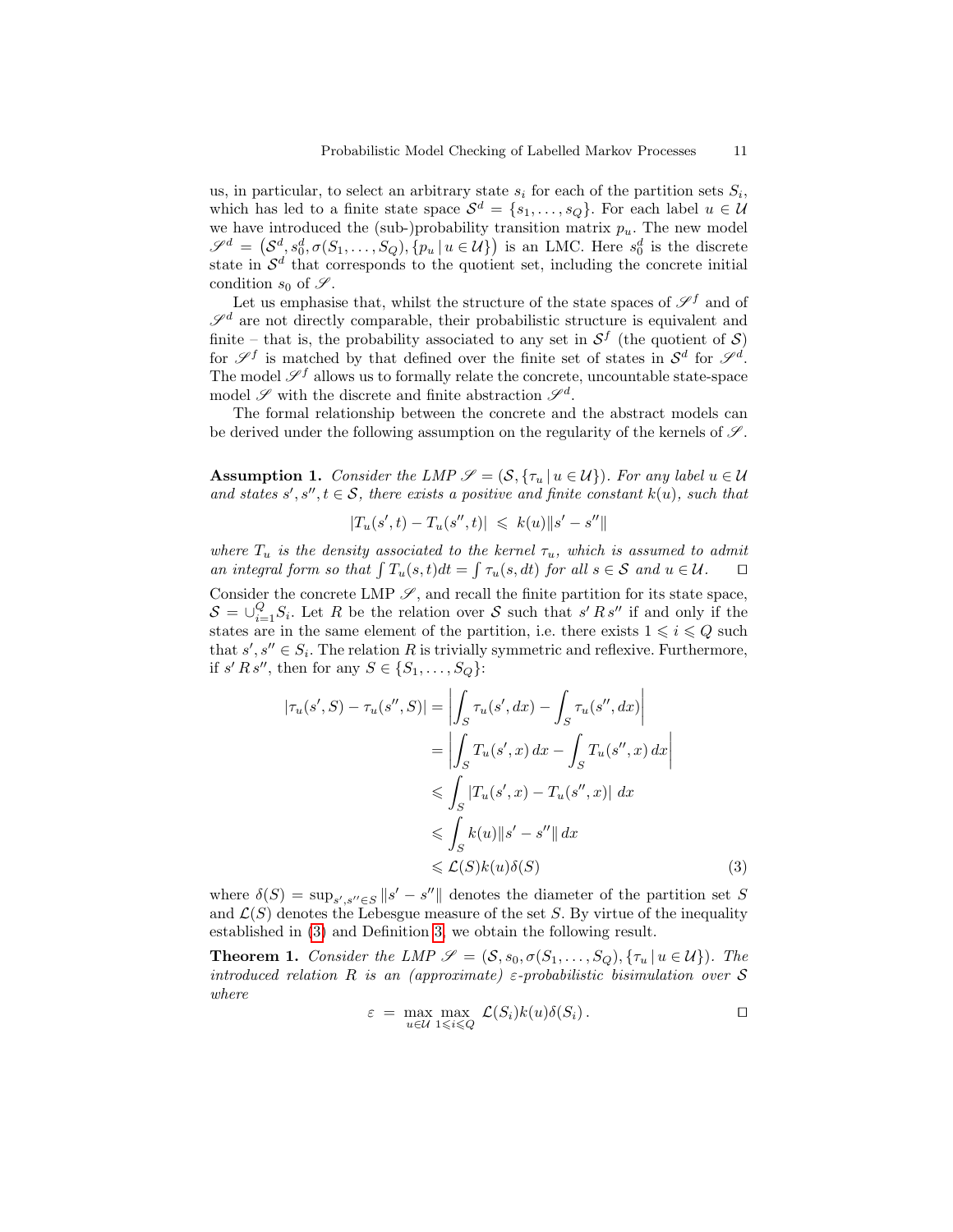From this point on, we assume that we are interested in the dynamics of the LMP over a bounded set S, which allows us to conclude that  $\varepsilon$  is finite (since its volume  $\mathcal{L}(S)$  and its diameter  $\delta(S)$  are). More specifically, the approximation level  $\varepsilon$  can be tuned by reducing the quantity  $\delta(\cdot)$ , the diameter of the partitions of S. Likewise, better bounds based on local Lipschitz continuity (rather than global, as per Assumption [1\)](#page-10-1) can improve the error, as further elaborated in [\[21\]](#page-17-13).

We now introduce the model  $\mathscr{S}^f$ , with its corresponding finite  $\sigma$ -algebra and piecewise constant kernel functions  $\tau_u^f$ . Working with the same relation R as above, using [\(3\)](#page-10-0) we have that if  $s R s^f$  and  $S \in \{S_1, \ldots, S_Q\}$ , then

$$
\left|\tau_u(s,S)-\tau_u^f(s^f,S)\right| \ = \ |\tau_u(s,S)-\tau_u(s_i,S)| \ \leqslant \ \mathcal{L}(S)k(u)\delta(S).
$$

This leads us to conclude, via Definition [4,](#page-7-2) that the LMPs  $\mathscr S$  and  $\mathscr S^f$  are ε-probabilistically bisimilar, where ε is taken from Theorem [1.](#page-10-2) Notice that Definition [4](#page-7-2) can be used to relate LMPs with different structures, since it does not require the LMPs to have the same state or probability spaces – the only requirement is that the processes share the same action space. Having argued that the probabilistic structure of  $\mathscr{S}^f$  and of  $\mathscr{S}^d$  are the same, we proceed now by comparing the LMP  $\mathscr S$  with the LMC  $\mathscr S^d$ . Consider their direct sum  $\mathscr S^+$  and relation R where, for  $s \in \mathcal{S}$  and  $s_i \in \mathcal{S}^d$ , we have  $s R s_i$  if and only if  $s \in S_i$ . Now, any R-closed set  $S^+$  is such that  $S^+ \cap \mathcal{S}_d = s_j$  and  $S^+ \cap \mathcal{S} = S_j$  for any  $1 \leq j \leq Q$ . It therefore follows that

$$
|\tau_u^+(s, S^+) - \tau_u^+(s_i, S^+)| = |\tau_u(s, S_j) - p_u(i, j)|
$$
  
=  $|\tau_u(s, S_j) - \tau_u(s_i, S_j)|$   
 $\leq \mathcal{L}(S_j)k(u)\delta(S_i)$ 

which leads to the following result.

**Theorem 2.** Models  $\mathscr S$  and  $\mathscr S^d$  are  $\varepsilon$ -probabilistically bisimilar.

Remark 1. The above theorem establishes a formal relationship between  $\mathscr S$  and  $\mathscr{S}^d$  by way of comparing  $\mathscr{S}$  with  $\mathscr{S}^f$  over the same state space. Unlike most of the mentioned approaches in the LMPs approximations literature, the result comes with a simple procedure to compute the finite abstraction  $\mathscr{S}^d$ , with a quantitative relationship between the finite abstraction and the original LMP model [\[3,](#page-16-2)[21\]](#page-17-13). Thanks to the dependence of the error on the (max) diameter among the partition sets, the approximation level  $\varepsilon$  can be tuned by selecting a more refined partition of the state space  $S$ . Of course this entails obtaining a partition set with larger cardinality by employing smaller partitions.  $\Box$ 

## <span id="page-11-0"></span>5 Model Checking Labelled Markov Chains with PRISM

The previous section has described a procedure to approximate an infinite-state LMP by a finite-state LMC. In this section, we show how probabilistic model checking over this finite abstract model can be used to verify properties of the original, concrete uncountable-space LMP.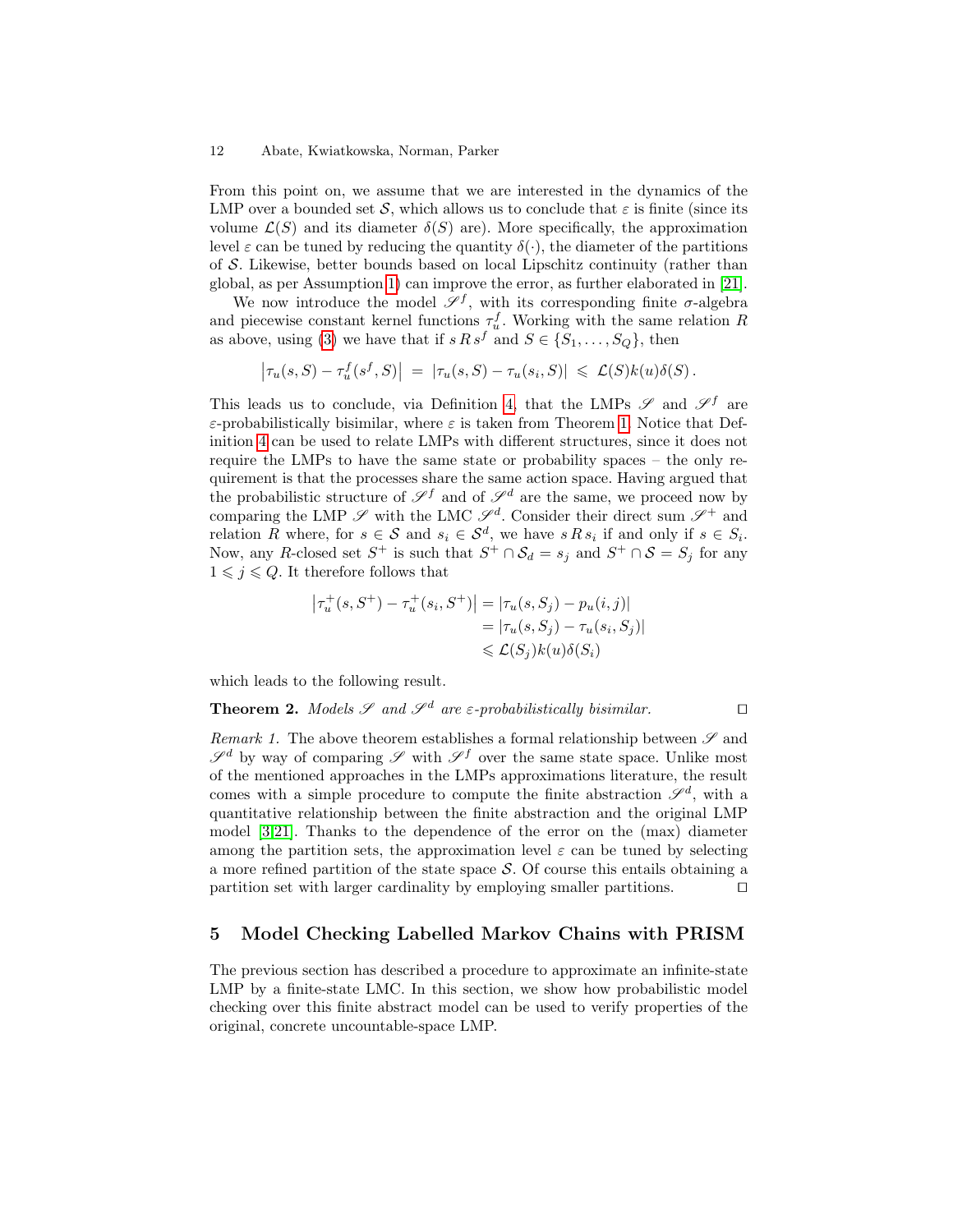Probabilistic model checking is a powerful and efficient technique for formally analysing a large variety of quantitative properties of probabilistic models. The properties are specified as formulae in a (probabilistic) temporal logic. In this paper, we use a time-bounded fragment of the logic PCTL [\[8](#page-16-7)[,27\]](#page-18-10) for discretetime models, augmented with an operator to reason about costs and rewards [\[26\]](#page-17-3), although the relationship established in the previous section between LMPs and LMCs in fact preserves a more general class of linear-time properties over a bounded horizon [\[41\]](#page-18-6).

We will explain our use of probabilistic model checking in the context of (finite-state) LMCs, and subsequently explain the relationship with LMPs. We use logical properties defined according to  $\Phi$  in the following syntax:

$$
\begin{array}{lcl}\n\varPhi & ::= & \mathtt{P}_{\sim p} \left[ \, \phi \, \mathbf{U}^{\leqslant K} \, \phi \, \right] & \mid \ \mathtt{R}^{\mathtt{r}}_{\sim x} \left[ \, \mathtt{C}^{\leqslant K} \, \right] \\
\phi & ::= & \mathtt{true} & \mid \ a \ \mid \ \phi \, \wedge \, \phi \ \mid \ \neg \, \phi\n\end{array}
$$

where  $\sim \in \{<,\leqslant,>,\geqslant\}$  is a binary comparison operator,  $p \in [0,1]$  is a probability bound,  $x \in \mathbb{R}_{\geq 0}$  is a reward bound,  $K \in \mathbb{N}$  is a time bound, r is a reward structure and a is an atomic proposition. A property  $P_{\sim p} [\phi \mathbf{U}^{\leqslant K} \psi]$  asserts that the probability of  $\psi$  becoming true within K time steps, and  $\phi$  remaining true up until that point, satisfies  $\sim p$ . In standard fashion, we can also reason about (bounded) probabilistic reachability and invariance:

$$
\begin{aligned} &\mathbf{P}_{\sim p} \left[ \lozenge^{\leq K} \phi \right] \stackrel{\text{def}}{=} \mathbf{P}_{\sim p} \left[ \text{true } \mathbf{U}^{\leq K} \phi \right] \\ &\mathbf{P}_{\geqslant p} \left[ \square^{\leqslant K} \phi \right] \stackrel{\text{def}}{=} \mathbf{P}_{\leqslant 1-p} \left[ \lozenge^{\leqslant K} \neg \phi \right] \end{aligned}
$$

A property  $R_{\sim x}^{\mathbf{r}}$  [C<sup>≤K</sup>] asserts that the expected amount of reward (from reward structure r) accumulated over K steps satisfies  $\sim x$ . State formulae  $\phi$  can identify states according to the atomic propositions that label them, and can be combined by Boolean operations on these propositions.

We define satisfaction of a logical formulae  $\Phi$  with respect to a state  $s^d$  and policy  $\sigma^d$  of an LMC  $\mathscr{S}^d$ . We write  $\mathscr{S}^d, s^d, \sigma^d \models \Phi$  to denote that, starting from state  $s^d$  of  $\mathscr{S}^d$ , and under the control of  $\sigma^d$ ,  $\Phi$  is satisfied. We can then treat the analysis of a formula  $\Phi$  against a model  $\mathscr{S}^d$  in two distinct ways. We can *verify* that a formula  $\Phi$  is satisfied under all policies of  $\mathscr{S}^d$ , or we can synthesise a single policy that satisfies  $\Phi$ . In fact, in practice, whichever kind of analysis is required, the most practical solution is to compute the minimum or maximum value, over all policies, for the required property. For example, for an until property  $\phi \mathbf{U}^{\leqslant K} \psi$ , we might compute the maximum probability of satisfaction when the initial state is  $s^d$ :

$$
\mathrm{P}_{\max=?}\left[\,\phi \,\, \mathrm{U}^{\leqslant K}\,\psi\,\right] \;\;\stackrel{\mathrm{def}}{=}\;\max_{\sigma^d} \mathrm{P}^{\sigma^d}_{s^d}\left(\phi \,\, \mathrm{U}^{\leqslant K}\,\psi\right)
$$

where  $P_{sd}^{\sigma^d}$  $\int_{s^d}^{\sigma^d} (\phi \, \mathrm{U}^{\leqslant K} \, \psi)$  is the probability under the policy  $\sigma^d$  when the initial state is  $s^d$  of  $\psi$  becoming true within K time steps, and  $\phi$  remaining true up until that point.

Computing minimum or maximum probabilities or rewards (and thus checking a property  $\Phi$  against an LMC) can be performed using existing probabilistic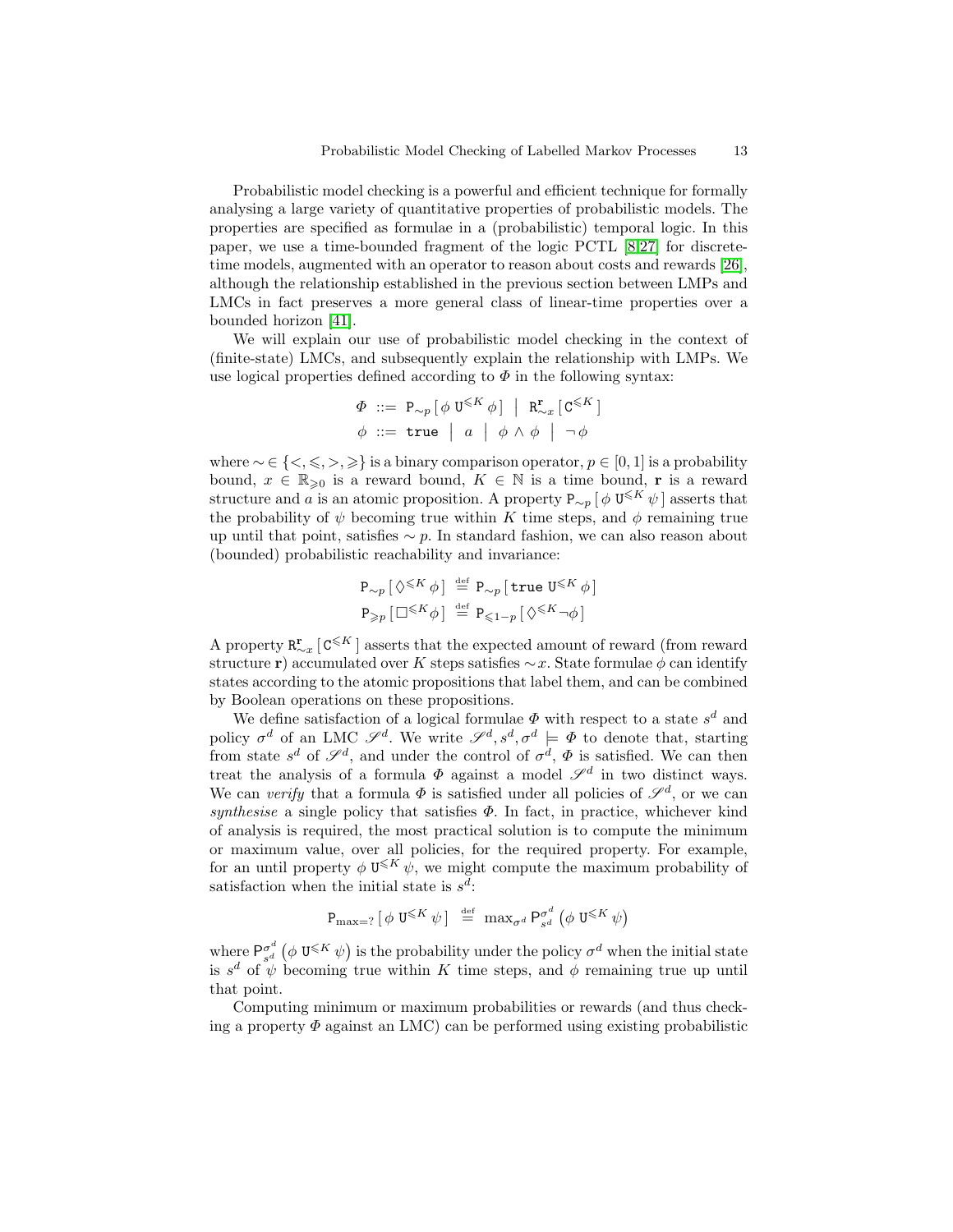model checking algorithms for Markov decision processes [\[8](#page-16-7)[,26\]](#page-17-3). These methods are implemented in the PRISM model checker, which we use for the case study in the next section. When computing optimal values, a corresponding policy (strategy) that achieves them can also be synthesised.

Finally, we discuss how probabilistic model checking of an LMC obtained from an LMP allows us to analyse the original, concrete LMP.

**Theorem 3.** Consider a concrete LMP  $\mathscr S$  and an abstract LMC  $\mathscr S^d$  which are  $\varepsilon$ -probabilistic bisimilar. For two  $\varepsilon$ -probabilistically bisimilar states  $s \in \mathcal{S}, s^d \in$  $\mathcal{S}^{\tilde{d}}$  and until property  $\phi \bigcup^{\leq K} \psi$  we have:

 $-$  for any (measurable) policy  $\sigma$  of  $\mathscr S$  there exists a policy  $\sigma^d$  of  $\mathscr S^d$  such that

$$
\left| \mathsf{P}_s^{\sigma}(\phi \mathsf{U}^{\leqslant K} \psi) - \mathsf{P}_{s^d}^{\sigma^d}(\phi \mathsf{U}^{\leqslant K} \psi) \right| \leqslant \varepsilon K
$$

 $-$  for any policy  $\sigma^d$  of  $\mathscr{S}^d$  there exists a (measurable) policy  $\sigma$  of  $\mathscr{S}$  such that

$$
\left| \mathsf{P}_{s^d}^{\sigma^d}(\phi \mathsf{U}^{\leqslant K} \psi) - \mathsf{P}_s^{\sigma}(\phi \mathsf{U}^{\leqslant K} \psi) \right| \leqslant \varepsilon K.
$$

Furthermore, the above bounds apply to the case of optimal policy synthesis, for instance (in the case of maximisation) considering policies  $\sigma, \sigma^d$  within the same class for  $\mathscr S$  and  $\mathscr S^d$ , respectively, it holds that

$$
|\max_{\sigma^d} \mathsf{P}^{\sigma^d}_{s^d}(\phi \mathsf{U}^{\leqslant K} \psi) - \max_{\sigma} \mathsf{P}^{\sigma}_s(\phi \mathsf{U}^{\leqslant K} \psi)| \leqslant \varepsilon K.
$$

The above theorem also generalises to expected reward properties and general linear-time properties over a finite horizon, such as bounded linear-time temporal logic (BLTL) or properties expressed as deterministic finite automata.

## <span id="page-13-0"></span>6 Case Study

This section presents a case study of the multi-room heating benchmark introduced in [\[22\]](#page-17-17), based on a model proposed by [\[35\]](#page-18-19) and already discussed in Section [2.](#page-2-0) The objective is to evaluate the usefulness of probabilistic model checking for the (approximate) verification (and optimisation) of an LMP. The model is an extension of that presented in [\[5\]](#page-16-5), in that the control set is richer than the binary one considered in the reference, and is also related to that in [\[3\]](#page-16-2).

We study a model for the control of the temperature evolution of two adjacent rooms. Each room is equipped with a heater and there is a single control which can switch the heaters between  $M=10$  different levels of heat flow, with 0 corresponding to the heaters being OFF and 10 to the heaters being ON at full power. The uncountable state space is  $\mathbb{R}^2$ , modelling the temperature evolution in the two rooms.

As in Section [2,](#page-2-0) the average temperature of a room evolves according to a stochastic difference equation during the finite time horizon  $[0, N]$ . As there are now two rooms, following [\[22\]](#page-17-17) we also include the heat transfer between the rooms in the equations. Letting  $s_k \in \mathbb{R}^2$  denote the temperatures in the rooms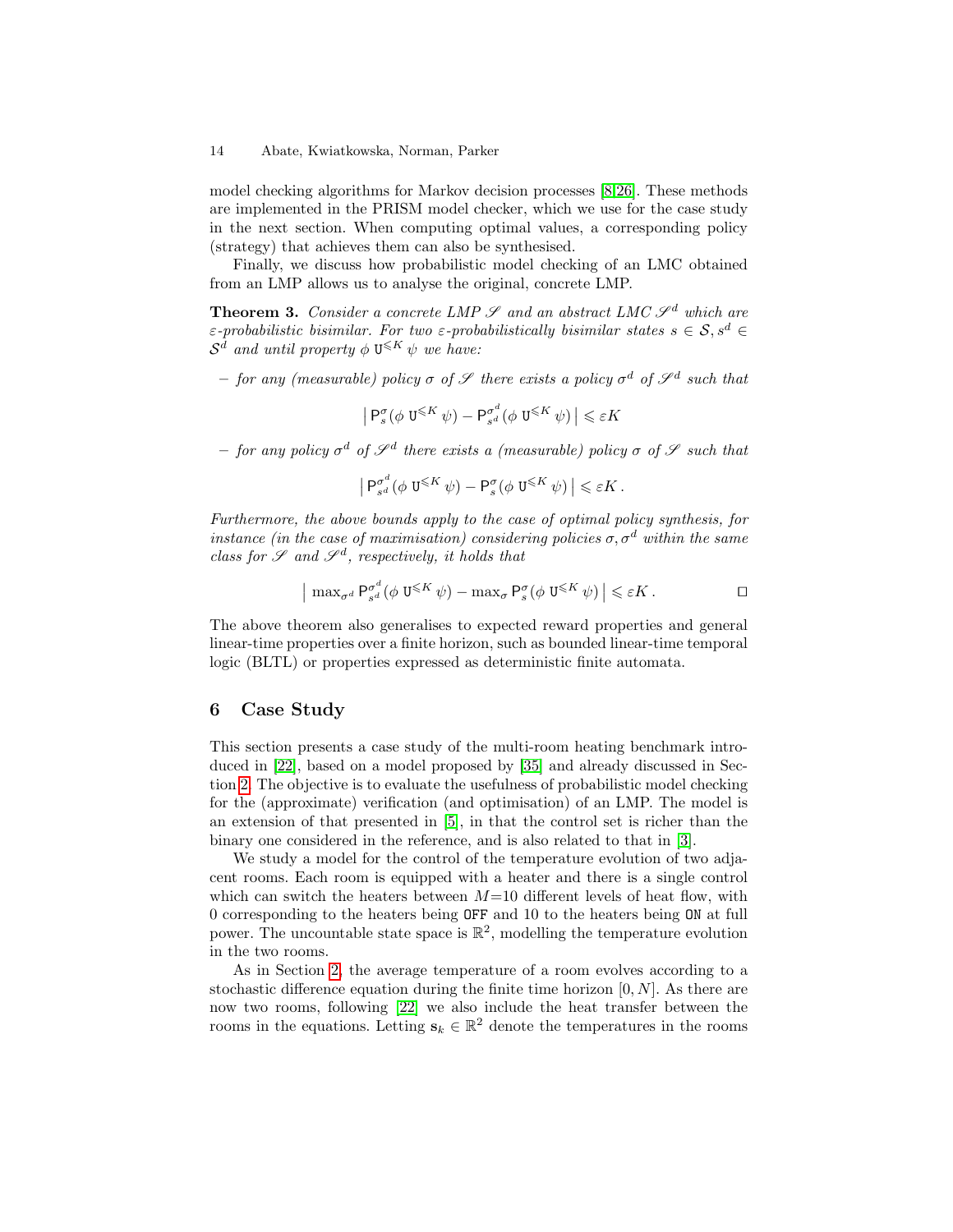at time instant  $t_k$ , we have that the equation for room  $i \in \{1, 2\}$  (assuming j is the other room) is given by:

$$
\mathbf{s}_{k+1}(i) = \mathbf{s}_k(i) + b_i(\mathbf{s}_k(i) - x_a) + a(\mathbf{s}_k(j) - \mathbf{s}_k(i)) + h_{u_k}\zeta(\mathbf{s}_k(i), u_k) + \xi_k(i) \quad (4)
$$

where  $x_a$  represents the ambient temperature (assumed to be constant) and a the heat transfer rate between the rooms. The quantity  $b_i$  is a non-negative constant representing the average heat transfer rate from room  $i$  to the ambient and  $h_{u_k}$  denotes the heat rate supplied to room i by the corresponding heater at time k. The quantity  $\zeta(\mathbf{s}_k(\cdot), u_k)$  characterises an accepted action  $(u_k)$  with a probability that, as in Section [2,](#page-2-0) decreases both as the temperature increases and as the heater level increases. The disturbances  $\langle \xi_k(i) \rangle_{0 \leq k \leq N-1}$  affecting the temperature evolution in room  $i$  are assumed to be a sequence of independent identically distributed Gaussian random variables with zero mean and variance  $\nu^2$ . We also assume that the disturbances affecting the temperature in the two rooms are independent.

The continuous transition kernel  $\tau_u$  describing the evolution of the uncountable state  $\mathbf{s} = (s(1), s(2))$  can easily be derived from [\(4\)](#page-14-0). Let  $\mathcal{N}(\cdot; \mu, V)$  denote the Gaussian measure over  $(\mathbb{R}^2, \mathcal{B}(\mathbb{R}^2))$ , with mean  $\mu \in \mathbb{R}^2$  and covariance matrix  $V \in \mathbb{R}^{2 \times 2}$ . Then,  $\tau_u : \mathcal{B}(\mathbb{R}^2) \times \mathcal{S} \to [0, 1]$  can be expressed as:

$$
\tau_u(\cdot | s) = \mathcal{N}(\cdot; s + Bs + C, \nu^2 I)
$$
\n<sup>(5)</sup>

where  $B \in \mathbb{R}^{2\times 2}$  with  $[B]_{ii} = b_i-a$  and  $[B]_{ij} = a$ , and  $C \in \mathbb{R}^2$  with  $[C]_i =$  $-b_ia + u$ . With reference to the semantic classification in Section [2,](#page-2-0) we are dealing here with a decision process.

Let us select a time horizon of  $N=180$  time steps. We are interested in the optimal probability and the corresponding policy that the model dynamics stay within a given "safe" temperature interval in both rooms, say  $\mathcal{I} = [17.5, 22.5] \subset$ S degrees Celsius, and also the optimal expected time and associated policy that the dynamics stay within the interval. We assume that the process is initialised with the temperature in each room being at the mid-point of this interval (if it is initialised outside it, then the associated probability is trivially equal to zero).

We proceed by abstracting the model as a labelled Markov chain [\[3\]](#page-16-2) as follows. The set  $\mathcal I$  is partitioned uniformly into  $B=5$  bins or sub-intervals. The labels of the model correspond to choosing the heat-flow level of the heaters for the next time instant. Regarding the atomic propositions and labelling function over the abstract LMC (and concrete LMP), we assign the atomic proposition safe to those states where the temperature is within the interval. In addition, to allow the analysis of the time spent within the temperature interval, we use the structure reward r which assigns the reward 1 to states-label pairs (both of the LMC and LMP) for which the temperature in the state is within the interval and 0 otherwise.

We use PRISM to obtain the minimum and maximum probability of remaining within the safe temperature interval over the time horizon, and the minimum and maximum expected time spent in the safe interval up to the horizon. The properties used are  $P_{\text{max}=?} [\Box^{\leqslant K} saf e]$  and  $R_{\text{max}=?}^{\mathbf{r}} [\mathbf{C}^{\leqslant \vec{K}}]$ , as well as

<span id="page-14-0"></span>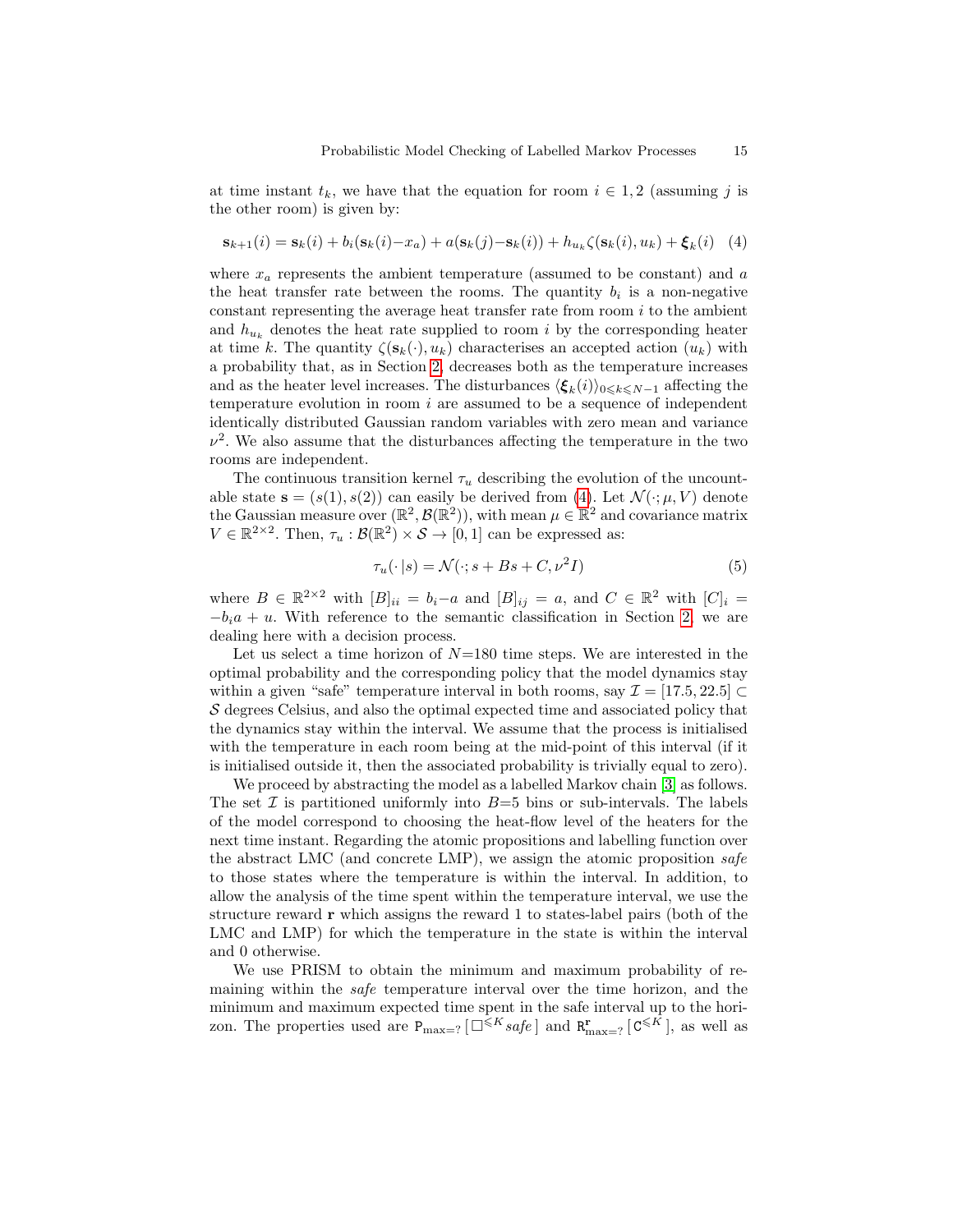

(a) Probability of remaining in safe region (b) Expected time spent in safe region

<span id="page-15-0"></span>Fig. 1. PCTL model checking for the case study

the corresponding properties for minimum, rather than maximum, values (see the previous section for details of the notation). The results are presented in Fig.  $1(a)$  and Fig.  $1(b)$ , respectively.

The graph plots demonstrate that the minimum probability quickly reaches zero, and that the minimum expected time stabilises as the time horizon increases. Examining with PRISM the policies that obtain these minimum values, we see that the policies coincide and correspond to never switching the heaters on (i.e. setting the heating level to be 0 at each step up until the time horizon). Although at first this may seem the obvious policy for minimising these values, an alternative policy could be to keep the heaters on full at each step (i.e. setting the heating level to 10), as it may be quicker to heat the rooms to above the temperature interval, as opposed to letting the rooms cool to below the interval.

Using PRISM, we find that this alternative approach is actually far less effective in the expected time case, and for small time horizons when considering the probabilistic invariance property. This is due to the fact that it takes much longer to heat a room to above the temperature interval than it does to reach the lower bound by keeping the heaters off. For example for a time bound of 10 minutes, the probability of remaining within the interval equals 1.68e−15 when the heaters are kept off, while if the heaters are on full the probability of remaining within the interval is 0.01562. The fact that there is a chance that the heaters fail at each time step only increases the difference between these policies with regards to remaining within the temperature interval, as it is clearly detrimental to keep the heaters on full, but has no influence when the heaters are kept off. This can be seen in the expected time graph (see Fig.  $1(b)$ ), where the expected time of remaining within the temperature interval for the "full" policy keeps increasing while the minimum policy levels off.

In the case of the maximum values for the properties in Fig. [1,](#page-15-0) we see that for small time horizons there is a very high chance that we can remain within the temperature interval, but as the horizon increases the chance of remaining within the interval drops off. Consider the maximum expected time spent within the interval; this keeps increasing as the horizon increases, but at a lesser rate. The reason for this behaviour is due to the fact that the heaters can fail and,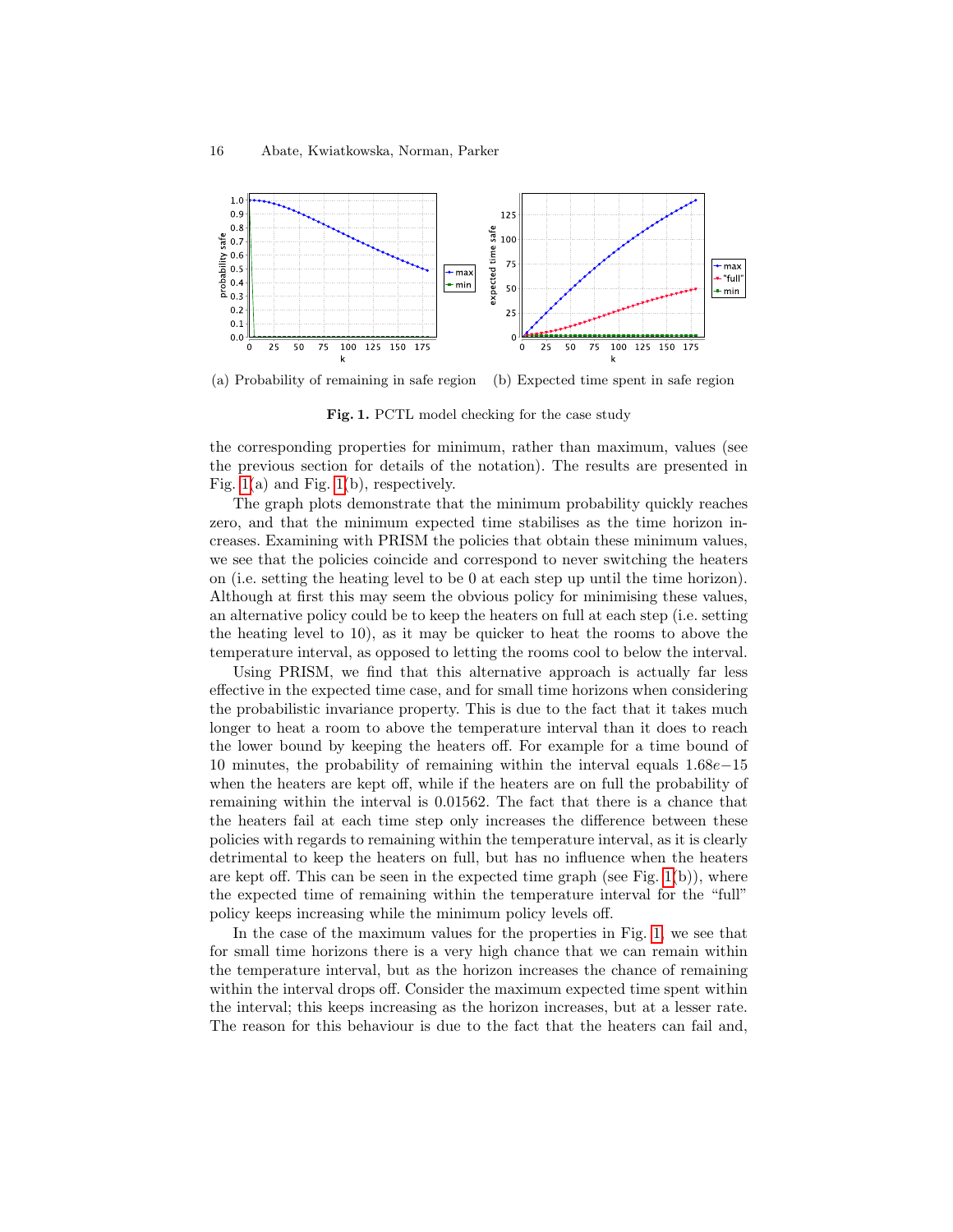once a heater fails, there is nothing we can do to stop the temperature in the corresponding room decreasing. Regarding the corresponding policies, we see that, while the heaters are working, the optimal approach is to initially set the heaters to be on full and then lower the heater level as one approaches the upper bound of the temperature interval. In addition, if the temperature in the rooms starts to drop, then the policy repeats the process by setting the heaters to high and then reducing as the temperature nears the upper bound of the interval.

# 7 Conclusions

This paper has put forward a computable technique to derive finite abstractions of labelled Markov processes (LMPs) in the form of labelled Markov Chains (LMCs), a probabilistic model related to Markov decision processes. The abstract LMC models are shown to correspond to the concrete LMPs via the notion of approximate probabilistic bisimulation. The technique enables the use of PRISM for probabilistic model checking and optimal policy synthesis over the abstract LMCs, extending its current capability to uncountable-state space models. The usefulness of the approach is demonstrated by means of a case study.

Acknowledgments. The authors are supported in part by the ERC Advanced Grant VERIWARE, the EU FP7 project HIERATIC, the EU FP7 project MoVeS, the EU FP7 Marie Curie grant MANTRAS, the EU FP7 project AMBI, and by the NWO VENI grant 016.103.020.

## References

- <span id="page-16-3"></span>1. Abate, A.: A contractivity approach for probabilistic bisimulations of diffusion processes. In: Proc. 48th IEEE Conf. Decision and Control. pp. 2230–2235. Shanghai, China (December 2009)
- <span id="page-16-1"></span>2. Abate, A., D'Innocenzo, A., Di Benedetto, M.: Approximate abstractions of stochastic hybrid systems. IEEE Transactions on Automatic Control 56(11), 2688– 2694 (2011), doi:10.1109/TAC.2011.2160595
- <span id="page-16-2"></span>3. Abate, A., Katoen, J.P., Lygeros, J., Prandini, M.: Approximate model checking of stochastic hybrid systems. European Journal of Control 16, 624–641 (Dec 2010)
- <span id="page-16-4"></span>4. Abate, A., Prandini, M.: Approximate abstractions of stochastic systems: A randomized method. In: Decision and Control and European Control Conference (CDC-ECC), 2011 50th IEEE Conference on. pp. 4861–4866 (2011)
- <span id="page-16-5"></span>5. Abate, A., Prandini, M., Lygeros, J., Sastry, S.: Probabilistic reachability and safety for controlled discrete time stochastic hybrid systems. Automatica 44(11), 2724–2734 (2008)
- <span id="page-16-6"></span>6. Baier, C., Katoen, J.P.: Principles of model checking. The MIT Press (2008)
- <span id="page-16-0"></span>7. Bertsekas, D.P., Shreve, S.E.: Stochastic optimal control: The discrete time case, vol. 139. Academic Press (1978)
- <span id="page-16-7"></span>8. Bianco, A., de Alfaro, L.: Model checking of probabilistic and nondeterministic systems. In: Proc. 15th Conf. Foundations of Software Technology and Theoretical Computer Science (FSTTCS'95). LNCS, vol. 1026, pp. 499–513. Springer (1995)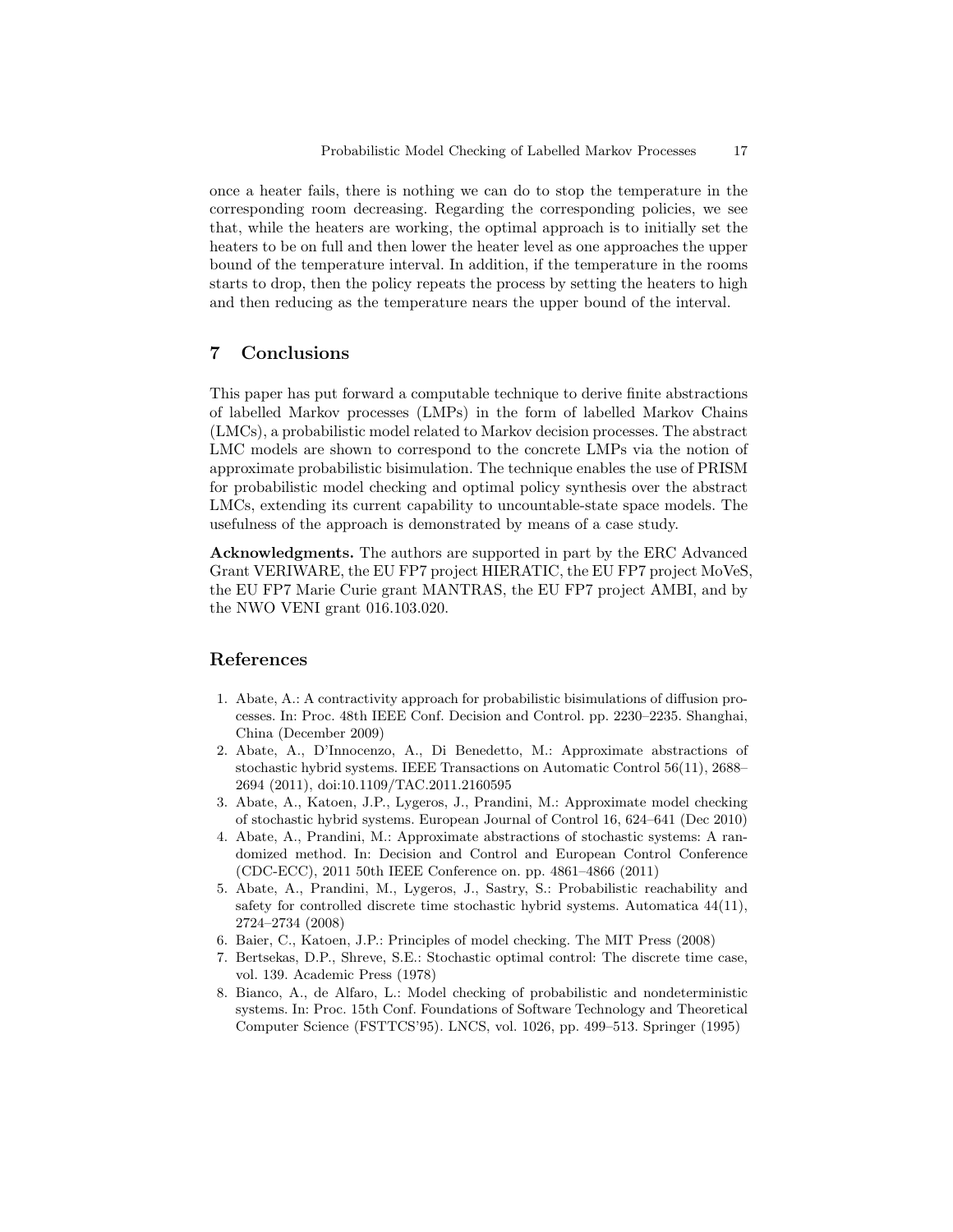- 18 Abate, Kwiatkowska, Norman, Parker
- <span id="page-17-14"></span>9. Bouchard-Cote, A., Ferns, N., Panangaden, P., Precup, D.: An approximation algorithm for labelled Markov processes: towards realistic approximation. In: Proc. 2nd Int. Conf. Quantitative Evaluation of Systems (QEST 05) (2005)
- <span id="page-17-15"></span>10. Cattani, S., Segala, R., Kwiatkowska, M., Norman, G.: Stochastic transition systems for continuous state spaces and non-determinism. In: Proc. Foundations of Software Science and Computation Structures (FOSSACS'05). LNCS, vol. 3441, pp. 125–139. Springer (2005)
- <span id="page-17-11"></span>11. Chaput, P., Danos, V., Panangaden, P., Plotkin, G.: Approximating Markov processes by averaging. In: Proc. 36th Int. Colloq. Automata, Languages and Programming (ICALP 09) (2009)
- <span id="page-17-9"></span>12. Comanici, G., Panangaden, P., Precup, D.: On-the-fly algorithms for bisimulation metrics. In: Proc. 9th Int. Conf. Quantitative Evaluation of Systems (QEST 12). pp. 681–692 (2012)
- <span id="page-17-10"></span>13. Danos, V., Desharnais, J., Panangaden, P.: Labelled markov processes: Stronger and faster approximations. Electr. Notes Theor. Comput. Sci. 87, 157–203 (2004)
- <span id="page-17-0"></span>14. Desharnais, J., Edalat, A., Panangaden, P.: Bisimulation for labelled Markov processes. Information and Computation 179(2), 163–193 (Dec 2002)
- <span id="page-17-1"></span>15. Desharnais, J., Gupta, V., Jagadeesan, R., Panangaden, P.: Metrics for labelled Markov processes. Theoretical Computer Science 318(3), 323–354 (2004)
- <span id="page-17-5"></span>16. Desharnais, J., Jagadeesan, R., Gupta, V., Panangaden, P.: The metric analogue of weak bisimulation for probabilistic processes. In: Proc. 17th Annual IEEE Symp. Logic in Computer Science (LICS 02). pp. 413 – 422 (2002)
- <span id="page-17-4"></span>17. Desharnais, J., Laviolette, F., Tracol, M.: Approximate analysis of probabilistic processes: logic, simulation and games. In: Proc. 5th Int. Conf. Quantitative Evaluation of SysTems (QEST 08). pp. 264–273 (Sept 2008)
- <span id="page-17-12"></span>18. Desharnais, J., Panangaden, P.: Continuous stochastic logic characterizes bisimulation of continuous-time Markov processes. The Journal of Logic and Algebraic Programming 56(1-2), 99–115 (2003)
- <span id="page-17-2"></span>19. Desharnais, J., Panangaden, P., Jagadeesan, R., Gupta, V.: Approximating labeled Markov processes. In: Proc. 15th Annual IEEE Symp. Logic in Computer Science (LICS 00). pp. 95–105 (2000)
- <span id="page-17-16"></span>20. D'Innocenzo, A., Abate, A., Katoen, J.: Robust PCTL model checking. In: Proc. 15th ACM Int. Conf. Hybrid Systems: computation and control. pp. 275–285. Beijing, PRC (April 2012)
- <span id="page-17-13"></span>21. Esmaeil Zadeh Soudjani, S., Abate, A.: Adaptive and sequential gridding procedures for the abstraction and verification of stochastic processes. SIAM Journal on Applied Dynamical Systems 12(2), 921–956 (2013)
- <span id="page-17-17"></span>22. Fehnker, A., Ivančić, F.: Benchmarks for hybrid systems verifications. In: Hybrid Systems: Computation and Control, LNCS, vol. 2993, pp. 326–341. Springer (2004)
- <span id="page-17-6"></span>23. Ferns, N., Panangaden, P., Precup, D.: Metrics for finite Markov decision processes. In: Proc. 20th Conf. Uncertainty in Artificial Intelligence (UAI 04). pp. 162–169 (2004)
- <span id="page-17-7"></span>24. Ferns, N., Panangaden, P., Precup, D.: Metrics for Markov decision processes with infinite state spaces. In: Proc. 21st Conf. Uncertainty in Artificial Intelligence (UAI 05) (2005)
- <span id="page-17-8"></span>25. Ferns, N., Panangaden, P., Precup, D.: Bisimulation metrics for continuous Markov decision processes. SIAM Journal of Computing 60(4), 1662–1724 (2011)
- <span id="page-17-3"></span>26. Forejt, V., Kwiatkowska, M., Norman, G., Parker, D.: Automated verification techniques for probabilistic systems. In: Formal Methods for Eternal Networked Software Systems (SFM'11). LNCS, vol. 6659, pp. 53–113. Springer (2011)